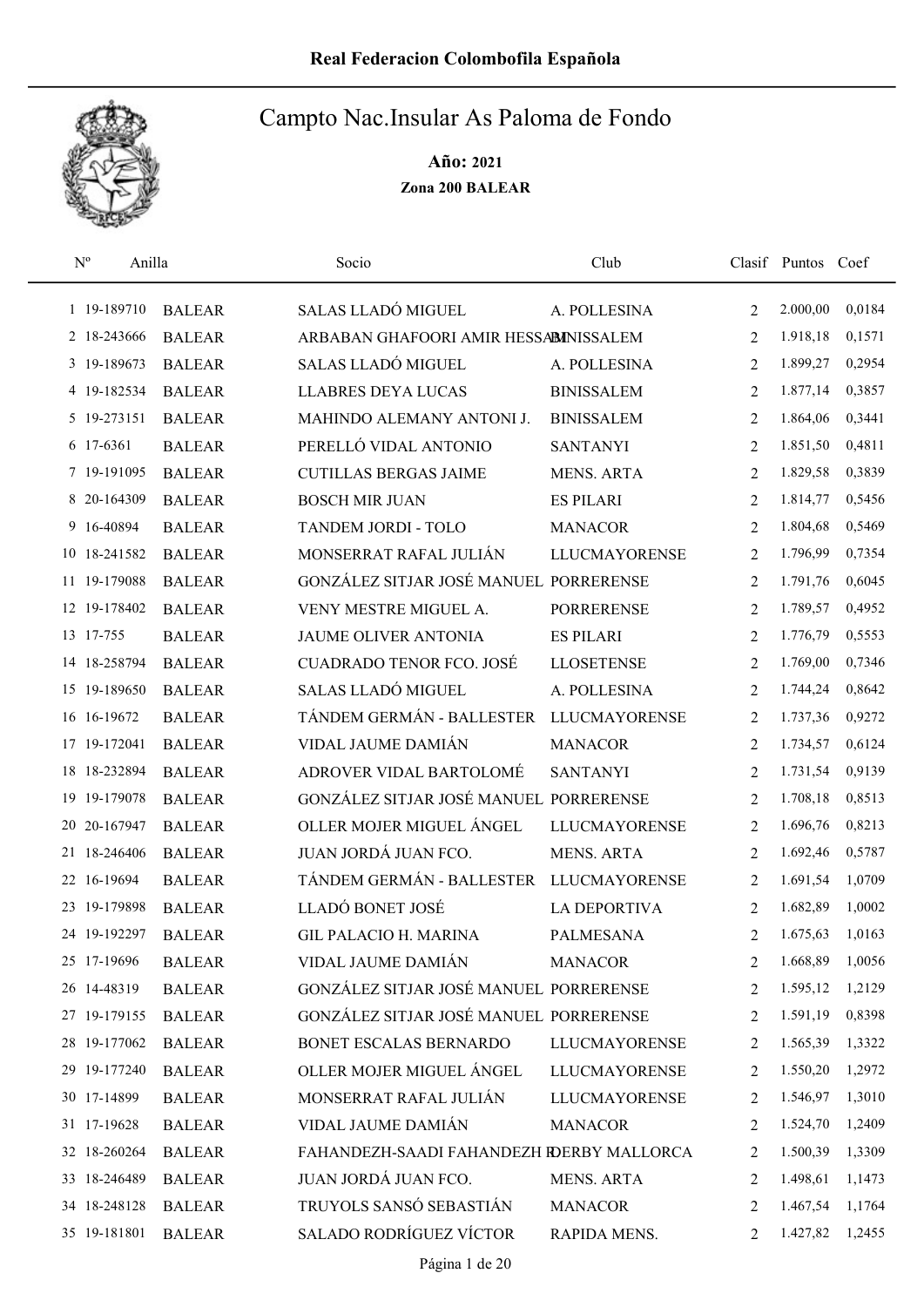

| $\mathbf{N}^{\text{o}}$<br>Anilla |               | Socio                                     | Club                 |              | Clasif Puntos Coef |        |
|-----------------------------------|---------------|-------------------------------------------|----------------------|--------------|--------------------|--------|
| 36 19-183146                      | <b>BALEAR</b> | <b>ARRON MORRO LUIS</b>                   | <b>BINISSALEM</b>    | 2            | 1.421,82           | 0,9738 |
| 37 19-188039                      | <b>BALEAR</b> | NICOLAU NOGUERA PEDRO                     | <b>SANTANYI</b>      | 2            | 1.400,70           | 1,4603 |
| 38 20-168374                      | <b>BALEAR</b> | TÁNDEM MUNAR - LL. TOMAS                  | <b>LLUCMAYORENSE</b> | 2            | 1.359,43           | 1,6425 |
| 18-258791<br>39                   | <b>BALEAR</b> | <b>CUADRADO TENOR FCO. JOSÉ</b>           | <b>LLOSETENSE</b>    | 2            | 1.319,60           | 1,3399 |
| 40 19-191161                      | <b>BALEAR</b> | TERRASA ROSELLÓ JUAN                      | <b>MENS. ARTA</b>    | 2            | 1.305,89           | 1,2411 |
| 41 18-241559                      | <b>BALEAR</b> | BONET ESCALAS BERNARDO                    | <b>LLUCMAYORENSE</b> | 2            | 1.237,39           | 1,7838 |
| 42 19-193250                      | <b>BALEAR</b> | ADRÓVER FORNES CARLOS                     | <b>PALMESANA</b>     | 2            | 1.186,57           | 1,1122 |
| 43 19-182818                      | <b>BALEAR</b> | ADRÓVER FORNES CARLOS                     | <b>PALMESANA</b>     | 2            | 1.163,79           | 1,7298 |
| 44 19-191112                      | <b>BALEAR</b> | TERRASA ROSELLÓ JUAN                      | <b>MENS. ARTA</b>    | 2            | 1.151,11           | 1,4906 |
| 45 19-184153                      | <b>BALEAR</b> | SAURINA MORAGUES MIGUEL                   | <b>BINISSALEM</b>    | 2            | 1.128,81           | 1,8261 |
| 46 20-174468                      | <b>BALEAR</b> | GUARDIOLA MASCARÓ JOAQUÍN                 | <b>BINISSALEM</b>    | 2            | 1.128,33           | 1,7032 |
| 47 18-238825                      | <b>BALEAR</b> | <b>GINARD LLADÓ JAIME</b>                 | <b>CAMPOS</b>        | 2            | 1.092,58           | 1,7812 |
| 48 18-253451                      | <b>BALEAR</b> | <b>CUTILLAS BERGAS JAIME</b>              | <b>MENS. ARTA</b>    | 1            | 1.000,00           | 0,0029 |
| 49 16-37514                       | <b>BALEAR</b> | <b>SALADO RODRÍGUEZ VÍCTOR</b>            | RAPIDA MENS.         | $\mathbf{1}$ | 1.000,00           | 0,0034 |
| 50 19-274538                      | <b>BALEAR</b> | <b>VERGER PIZA JUAN</b>                   | <b>BINISSALEM</b>    | 1            | 1.000,00           | 0,0067 |
| 51 17-245100                      | <b>BALEAR</b> | VENY MESTRE MIGUEL A.                     | <b>PORRERENSE</b>    | $\mathbf{1}$ | 1.000,00           | 0,0132 |
| 52 20-162575                      | <b>BALEAR</b> | LLUCH DUBÓN SANTIAGO                      | <b>CAMPOS</b>        | 1            | 1.000,00           | 0,0191 |
| 53 20-186892                      | <b>BALEAR</b> | GORNALS FERRER MIGUEL A.                  | <b>PORRERENSE</b>    | $\mathbf{1}$ | 998,26             | 0,0164 |
| 54 19-190993                      | <b>BALEAR</b> | <b>CUTILLAS BERGAS JAIME</b>              | <b>MENS. ARTA</b>    | 1            | 998,03             | 0,0186 |
| 55 18-260270                      | <b>BALEAR</b> | FAHANDEZH-SAADI FAHANDEZH RDERBY MALLORCA |                      | 1            | 992,31             | 0,0122 |
| 56 18-245565                      | <b>BALEAR</b> | FERRAGUT SEGUÍ ANTONIO                    | <b>BINISSALEM</b>    | 1            | 991,22             | 0,0154 |
| 57 19-182127                      | <b>BALEAR</b> | BIBILONI JAUME ANTONIO                    | <b>BINISSALEM</b>    | 1            | 983,26             | 0,0403 |
| 58 19-164462                      | <b>BALEAR</b> | TÁNDEM ABRINES CAMPOS                     | <b>LLOSETENSE</b>    | 1            | 982,72             | 0,0431 |
| 59 19-179487                      | <b>BALEAR</b> | <b>VIVES VILA TONI</b>                    | <b>LA DEPORTIVA</b>  | 1            | 982,28             | 0,0466 |
| 60 19-180375                      | <b>BALEAR</b> | LORENTE VÁZQUEZ ANDRÉS                    | RAPIDA MENS.         | 1            | 981,20             | 0,0497 |
| 61 19-183885                      | <b>BALEAR</b> | FERRER RAMIS GUILLÉN                      | <b>BINISSALEM</b>    | 1            | 979,54             | 0,0517 |
| 62 19-273064                      | <b>BALEAR</b> | MAHINDO ALEMANY ANTONI J.                 | <b>BINISSALEM</b>    | 1            | 977,74             | 0,0555 |
| 63 20-164078                      | <b>BALEAR</b> | FAHANDEZH-SAADI FAHANDEZH IDERBY MALLORCA |                      | 1            | 977,54             | 0,0231 |
| 64 20-173805                      | <b>BALEAR</b> | VERGER PIZA JUAN                          | <b>BINISSALEM</b>    | 1            | 976,41             | 0,1030 |
| 65 19-189996                      | <b>BALEAR</b> | TORRES LUQUE CRISTOBAL                    | <b>LLOSETENSE</b>    | 1            | 974,43             | 0,0681 |
| 66 16-12227                       | <b>BALEAR</b> | MAHINDO ALEMANY ANTONI J.                 | <b>BINISSALEM</b>    | 1            | 967,97             | 0,0956 |
| 67 20-188492                      | <b>BALEAR</b> | DANUT PRELIPCEAN                          | <b>LLOSETENSE</b>    | 1            | 966,49             | 0,1007 |
| 68 19-189743                      | <b>BALEAR</b> | SALAS LLADÓ MIGUEL                        | A. POLLESINA         | 1            | 966,28             | 0,1035 |
| 69 19-115180                      | <b>BALEAR</b> | FLUXA MULET GUILLERMO                     | <b>LLOSETENSE</b>    | 1            | 966,12             | 0,1113 |
| 70 19-164559                      | <b>BALEAR</b> | PERELLÓ PUJADAS CRISTOBAL                 | <b>LLOSETENSE</b>    | 1            | 963,95             | 0,1194 |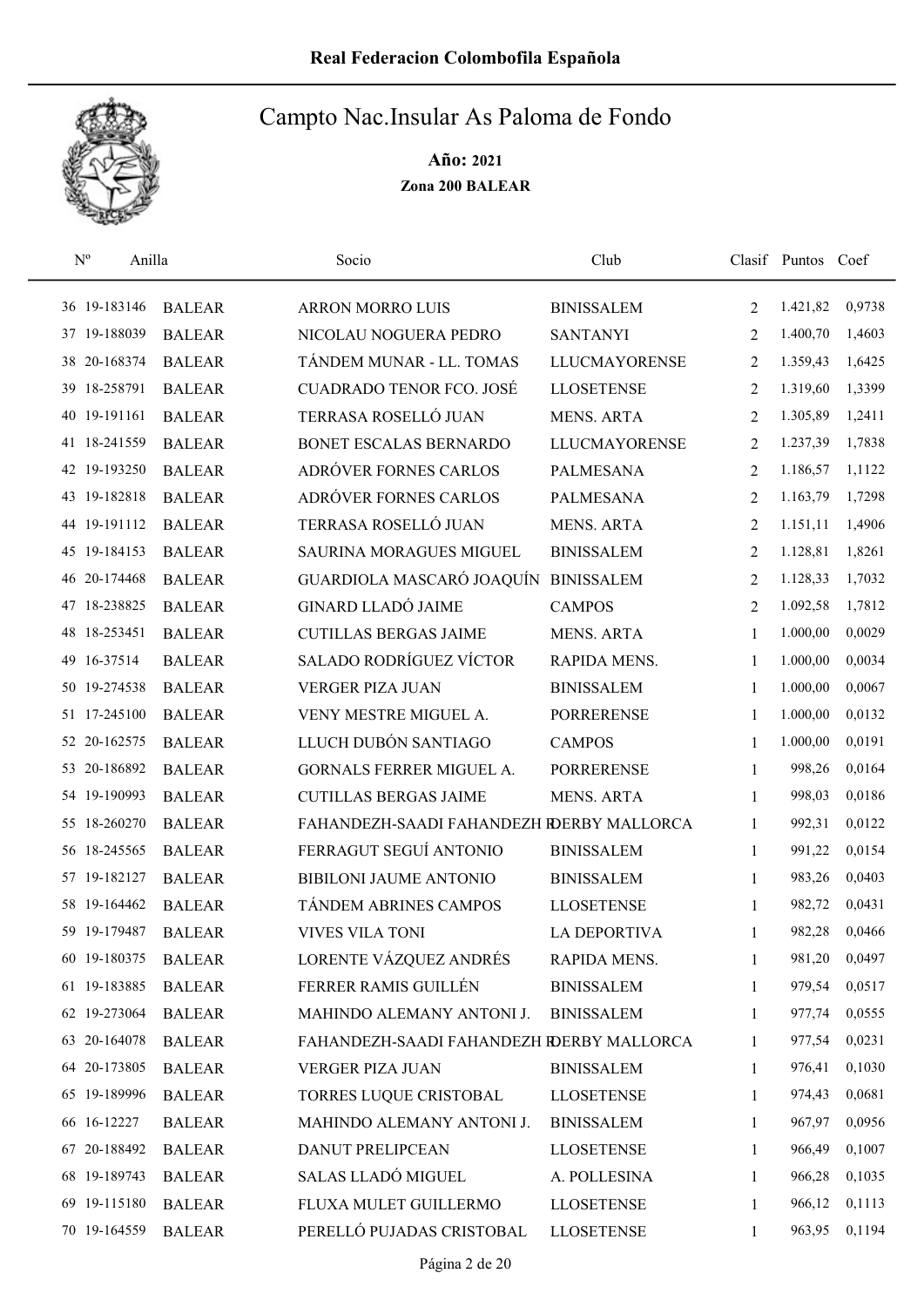

| $\mathbf{N}^{\text{o}}$<br>Anilla |               | Socio                                | Club                 |              | Clasif Puntos Coef |        |
|-----------------------------------|---------------|--------------------------------------|----------------------|--------------|--------------------|--------|
| 71 19-171766                      | <b>BALEAR</b> | TRUYOLS SANSÓ SEBASTIÁN              | <b>MANACOR</b>       | 1            | 963,54             | 0,0413 |
| 72 20-173349                      | <b>BALEAR</b> | OLIVER FIOL ANTONIO RAMÓN            | PALMESANA            | 1            | 963,35             | 0,0332 |
| 73 19-188777                      | <b>BALEAR</b> | BURGUERA VIDAL ANTONIO               | <b>SANTANYI</b>      | 1            | 963,12             | 0,0261 |
| 74 19-177230                      | <b>BALEAR</b> | OLLER MOJER MIGUEL ÁNGEL             | <b>LLUCMAYORENSE</b> | 1            | 962,31             | 0,1778 |
| 75 18-259568                      | <b>BALEAR</b> | SORELL SALVA GABRIEL                 | <b>ES PILARI</b>     | $\mathbf{1}$ | 962,29             | 0,0222 |
| 76 17-7860                        | <b>BALEAR</b> | <b>BURGUERA VICENS JULIÁN</b>        | <b>SANTANYI</b>      | 1            | 961,48             | 0,1884 |
| 77 18-238951                      | <b>BALEAR</b> | <b>GINARD LLADÓ JAIME</b>            | <b>CAMPOS</b>        | $\mathbf{1}$ | 961,44             | 0,1915 |
| 78 19-182268                      | <b>BALEAR</b> | AMENGUAL BENNASAR LLORENÇ BINISSALEM |                      | $\mathbf{1}$ | 959,49             | 0,1331 |
| 79 19-193529                      | <b>BALEAR</b> | <b>CUADRADO TENOR FCO. JOSÉ</b>      | <b>LLOSETENSE</b>    | 1            | 959,48             | 0,1304 |
| 80 19-176948                      | <b>BALEAR</b> | <b>TWEEDIE HUGH PATRICK</b>          | <b>LLUCMAYORENSE</b> | 1            | 958,51             | 0,2079 |
| 81 17-31920                       | <b>BALEAR</b> | LUCESCU VALENTIN                     | A. POLLESINA         | 1            | 958,32             | 0,1395 |
| 82 20-169851                      | <b>BALEAR</b> | OLIVER FIOL ANTONIO RAMÓN            | <b>PALMESANA</b>     | 1            | 957,80             | 0,1480 |
| 83 19-193399                      | <b>BALEAR</b> | MAYOL CLADERA ARNALDO                | <b>PALMESANA</b>     | 1            | 957,10             | 0,0287 |
| 84 19-180042                      | <b>BALEAR</b> | BALLESTER AMER ANTONIO               | RAPIDA MENS.         | $\mathbf{1}$ | 957,08             | 0,0317 |
| 85 20-169734                      | <b>BALEAR</b> | FANDIÑO RODRÍGUEZ HANZEL             | <b>PALMESANA</b>     | 1            | 956,74             | 0,0351 |
| 86 20-169735                      | <b>BALEAR</b> | FANDIÑO RODRÍGUEZ HANZEL             | <b>PALMESANA</b>     | 1            | 956,70             | 0,0383 |
| 87 17-12769                       | <b>BALEAR</b> | MONSERRAT RAFAL JULIÁN               | <b>LLUCMAYORENSE</b> | 1            | 955,86             | 0,2221 |
| 88 19-170102                      | <b>BALEAR</b> | <b>BARCELÓ GARCÍAS JAIME</b>         | <b>CAMPOS</b>        | $\mathbf{1}$ | 955,80             | 0,2216 |
| 18-239655<br>89                   | <b>BALEAR</b> | BARCELÓ SAGRERA SALVADOR             | <b>CAMPOS</b>        | $\mathbf{1}$ | 955,19             | 0,2226 |
| 90 19-275100                      | <b>BALEAR</b> | TORRES LUQUE CRISTOBAL               | <b>LLOSETENSE</b>    | $\mathbf{1}$ | 954,37             | 0,0446 |
| 91 20-162328                      | <b>BALEAR</b> | SASTRE GONZÁLEZ ÁNGEL                | <b>CAMPOS</b>        | $\mathbf{1}$ | 953,84             | 0,2265 |
| 92 20-171395                      | <b>BALEAR</b> | QUETGLAS GAMUNDI PEDRO               | <b>INQUENSE</b>      | 1            | 953,17             | 0,0526 |
| 93 20-170919                      | <b>BALEAR</b> | NICOLAU GAMUNDI SEBASTIA             | <b>INQUENSE</b>      | 1            | 952,69             | 0,1798 |
| 94 17-6351                        | <b>BALEAR</b> | PERELLÓ VIDAL ANTONIO                | <b>SANTANYI</b>      | 1            | 952,53             | 0,2436 |
| 95 18-245668                      | <b>BALEAR</b> | MARTÍ VALLES GUILLERMO               | <b>BINISSALEM</b>    | 1            | 952,36             | 0,1855 |
| 96 19-273387                      | <b>BALEAR</b> | MAHINDO ALEMANY ANTONI J.            | <b>BINISSALEM</b>    | 1            | 951,91             | 0,0597 |
| 97 20-169528                      | <b>BALEAR</b> | <b>GÓMEZ FONT RAFAEL</b>             | PALMESANA            | 1            | 951,70             | 0,0312 |
| 98 18-238786                      | <b>BALEAR</b> | <b>GINARD GINARD JULIÁN</b>          | <b>CAMPOS</b>        | 1            | 950,99             | 0,2648 |
| 99 19-273088                      | <b>BALEAR</b> | MAHINDO ALEMANY ANTONI J.            | <b>BINISSALEM</b>    | 1            | 950,12             | 0,2035 |
| 100 18-231020                     | <b>BALEAR</b> | MARTÍ VALLES GUILLERMO               | <b>BINISSALEM</b>    | 1            | 949,26             | 0,0666 |
| 101 17-36538                      | <b>BALEAR</b> | BURGUERA VIDAL ANTONIO               | <b>SANTANYI</b>      | 1            | 949,17             | 0,2853 |
| 102 16-25321                      | <b>BALEAR</b> | <b>BURGUERA VICENS JULIÁN</b>        | <b>SANTANYI</b>      | 1            | 949,09             | 0,2887 |
| 103 17-7693                       | <b>BALEAR</b> | BURGUERA VIDAL ANTONIO               | <b>SANTANYI</b>      | 1            | 949,06             | 0,2914 |
| 104 18-235897                     | <b>BALEAR</b> | VICH MARTORELL IGNACIO               | RAPIDA MENS.         | 1            | 948,68             | 0,0379 |
| 105 14-28703                      | <b>BALEAR</b> | TANDEM JORDI - TOLO                  | <b>MANACOR</b>       | 1            | 948,59             | 0,0879 |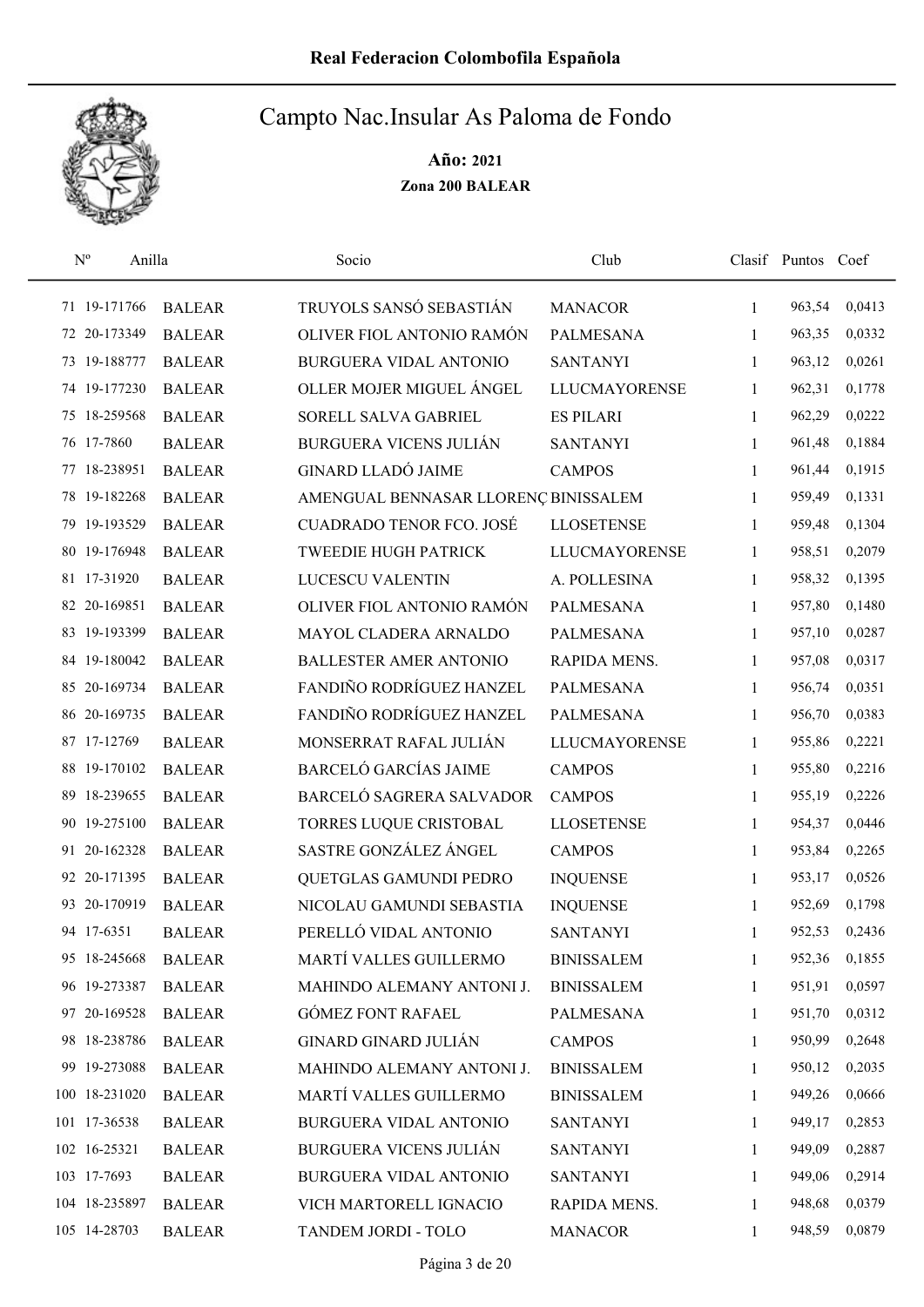

| $\mathbf{N}^{\text{o}}$ | Anilla        | Socio                                   | Club                 |              | Clasif Puntos Coef |        |
|-------------------------|---------------|-----------------------------------------|----------------------|--------------|--------------------|--------|
| 106 17-12693            | <b>BALEAR</b> | BARCELÓ SAGRERA SALVADOR                | <b>CAMPOS</b>        | $\mathbf{1}$ | 947,51             | 0,2989 |
| 107 20-182503           | <b>BALEAR</b> | BURGUERA VIDAL ANTONIO                  | <b>SANTANYI</b>      | $\mathbf{1}$ | 946,36             | 0,3005 |
| 108 20-170141           | <b>BALEAR</b> | MIR PASTOR MIGUEL                       | <b>PALMESANA</b>     | $\mathbf{1}$ | 946,00             | 0,0827 |
| 109 17-12960            | <b>BALEAR</b> | <b>GINARD LLADÓ JAIME</b>               | <b>CAMPOS</b>        | $\mathbf{1}$ | 945,62             | 0,3070 |
| 110 18-245909           | <b>BALEAR</b> | VADELL FUSTER BUENAVENTURAMENS. ARTA    |                      | $\mathbf{1}$ | 945,37             | 0,1159 |
| 111 17-18210            | <b>BALEAR</b> | MARTÍ VALLES GUILLERMO                  | <b>BINISSALEM</b>    | $\mathbf{1}$ | 945,24             | 0,0832 |
| 112 19-274679           | <b>BALEAR</b> | LORENTE VÁZQUEZ ANDRÉS                  | RAPIDA MENS.         | $\mathbf{1}$ | 945,15             | 0,0870 |
| 113 18-232983           | <b>BALEAR</b> | ADROVER VIDAL BARTOLOMÉ                 | <b>SANTANYI</b>      | 1            | 944,82             | 0,3104 |
| 114 19-178965           | <b>BALEAR</b> | VENY MESTRE MIGUEL A.                   | <b>PORRERENSE</b>    | 1            | 944,81             | 0,1254 |
| 115 18-238781           | <b>BALEAR</b> | <b>GINARD GINARD JULIÁN</b>             | <b>CAMPOS</b>        | 1            | 944,01             | 0,3171 |
| 116 19-183173           | <b>BALEAR</b> | <b>ARRON MORRO LUIS</b>                 | <b>BINISSALEM</b>    | 1            | 943,77             | 0,2335 |
| 117 20-169527           | <b>BALEAR</b> | <b>GÓMEZ FONT RAFAEL</b>                | <b>PALMESANA</b>     | $\mathbf{1}$ | 942,06             | 0,0934 |
| 118 19-177455           | <b>BALEAR</b> | TÁNDEM GERMÁN - BALLESTER LLUCMAYORENSE |                      | $\mathbf{1}$ | 941,89             | 0,3264 |
| 119 20-164265           | <b>BALEAR</b> | MONTILLA MORENO FRANCISCO ÆS PILARI     |                      | $\mathbf{1}$ | 941,81             | 0,0953 |
| 120 16-25748            | <b>BALEAR</b> | PONS VIDAL DAMIÁN                       | <b>SANTANYI</b>      | $\mathbf{1}$ | 941,63             | 0,3242 |
| 121 20-185806           | <b>BALEAR</b> | <b>SALADO RODRÍGUEZ VÍCTOR</b>          | RAPIDA MENS.         | $\mathbf{1}$ | 941,50             | 0,1022 |
| 122 19-181388           | <b>BALEAR</b> | MOREY BARCELÓ SEBASTIÁN                 | RAPIDA MENS.         | $\mathbf{1}$ | 941,41             | 0,0516 |
| 123 18-245022           | <b>BALEAR</b> | BIBILONI JAUME ANTONIO                  | <b>BINISSALEM</b>    | $\mathbf{1}$ | 941,20             | 0,2758 |
| 124 19-182244           | <b>BALEAR</b> | AMENGUAL BENNASAR LLORENÇ BINISSALEM    |                      | 1            | 940,63             | 0,2816 |
| 125 19-182243           | <b>BALEAR</b> | AMENGUAL BENNASAR LLORENÇ BINISSALEM    |                      | $\mathbf{1}$ | 940,40             | 0,1000 |
| 126 18-239076           | <b>BALEAR</b> | PROHENS MAS BARTOLOMÉ                   | <b>CAMPOS</b>        | $\mathbf{1}$ | 940,26             | 0,3421 |
| 127 19-182557           | <b>BALEAR</b> | <b>LLABRES DEYA LUCAS</b>               | <b>BINISSALEM</b>    | 1            | 940,13             | 0,2888 |
| 128 20-167771           | <b>BALEAR</b> | MONSERRAT RAFAL JULIÁN                  | <b>LLUCMAYORENSE</b> | 1            | 940,01             | 0,0707 |
| 129 17-1647             | <b>BALEAR</b> | MAYOL CLADERA ARNALDO                   | <b>PALMESANA</b>     | 1            | 939,20             | 0,1180 |
| 130 19-181846           | <b>BALEAR</b> | SALADO RODRÍGUEZ VÍCTOR                 | RAPIDA MENS.         | 1            | 939,15             | 0,1214 |
| 131 20-169579           | <b>BALEAR</b> | <b>GÓMEZ FONT RAFAEL</b>                | PALMESANA            | 1            | 938,59             | 0,0659 |
| 132 18-234904           | <b>BALEAR</b> | ROTGER SÁNCHEZ MARCOS                   | RAPIDA MENS.         | 1            | 937,63             | 0,1267 |
| 133 19-182219           | <b>BALEAR</b> | AMENGUAL BENNASAR LLORENÇ BINISSALEM    |                      | 1            | 936,91             | 0,3095 |
| 134 17-7416             | <b>BALEAR</b> | PONS VIDAL DAMIÁN                       | <b>SANTANYI</b>      | 1            | 936,53             | 0,3575 |
| 135 19-179982           | <b>BALEAR</b> | MIR PASTOR MIGUEL                       | PALMESANA            | 1            | 935,56             | 0,0788 |
| 136 20-169733           | <b>BALEAR</b> | FANDIÑO RODRÍGUEZ HANZEL                | PALMESANA            | 1            | 935,24             | 0,1307 |
| 137 19-192106           | <b>BALEAR</b> | MIR PASTOR MIGUEL                       | PALMESANA            | 1            | 935,07             | 0,0822 |
| 138 18-238937           | <b>BALEAR</b> | <b>GINARD LLADÓ JAIME</b>               | <b>CAMPOS</b>        | 1            | 934,59             | 0,3739 |
| 139 18-229266           | <b>BALEAR</b> | ADROVER VIDAL BARTOLOMÉ                 | <b>SANTANYI</b>      | 1            | 934,58             | 0,3773 |
| 140 19-184772           | <b>BALEAR</b> | MARTÍ VALLES GUILLERMO                  | <b>BINISSALEM</b>    | 1            | 934,46             | 0,1365 |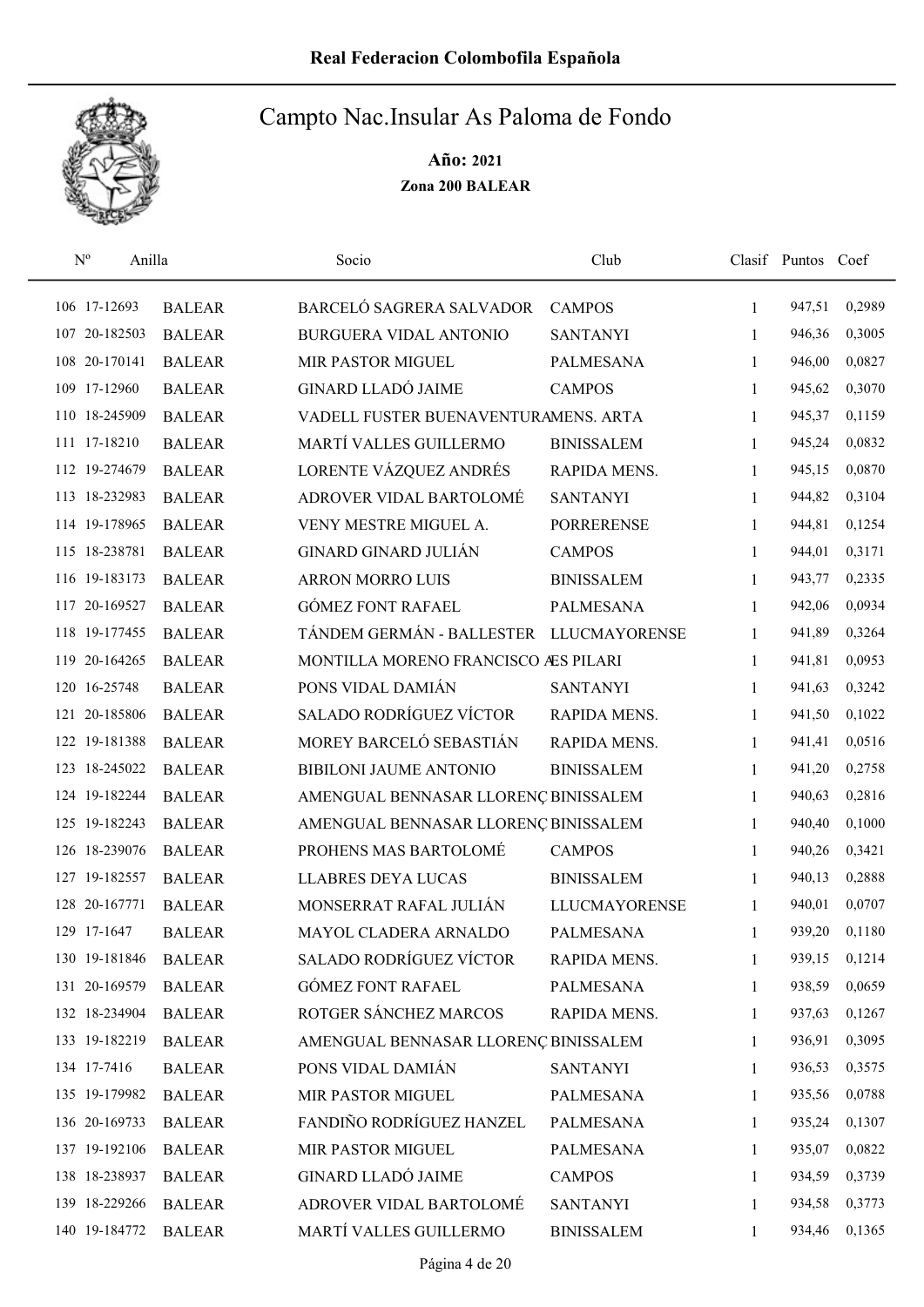

| $\rm N^o$     | Anilla        | Socio                                | Club                 |              | Clasif Puntos Coef |        |
|---------------|---------------|--------------------------------------|----------------------|--------------|--------------------|--------|
| 141 16-33709  | <b>BALEAR</b> | <b>GINARD GINARD JULIÁN</b>          | <b>CAMPOS</b>        | 1            | 934,38             | 0,3848 |
| 142 20-169758 | <b>BALEAR</b> | FANDIÑO RODRÍGUEZ HANZEL             | <b>PALMESANA</b>     | 1            | 934,35             | 0,1339 |
| 143 16-33337  | <b>BALEAR</b> | <b>GINARD GINARD JULIÁN</b>          | <b>CAMPOS</b>        | 1            | 934,28             | 0,3879 |
| 144 19-175464 | <b>BALEAR</b> | SORELL SALVA GABRIEL                 | <b>ES PILARI</b>     | 1            | 933,32             | 0,1429 |
| 145 18-227260 | <b>BALEAR</b> | MUÑOZ GUTIÉRREZ MANUEL               | <b>PALMESANA</b>     | $\mathbf{1}$ | 933,24             | 0,1474 |
| 146 18-233289 | <b>BALEAR</b> | PERELLÓ VIDAL ANTONIO                | <b>SANTANYI</b>      | $\mathbf{1}$ | 933,02             | 0,3868 |
| 147 18-260873 | <b>BALEAR</b> | JAUME OLIVER ANTONIA                 | <b>ES PILARI</b>     | 1            | 931,25             | 0,1582 |
| 148 20-169933 | <b>BALEAR</b> | MUÑOZ GUTIÉRREZ MANUEL               | <b>PALMESANA</b>     | $\mathbf{1}$ | 930,27             | 0,1634 |
| 149 20-163279 | <b>BALEAR</b> | MUNTANER ORELL JOSÉ                  | A. POLLESINA         | 1            | 930,00             | 0,3337 |
| 150 20-182841 | <b>BALEAR</b> | PERELLÓ VIDAL LORENZO                | <b>SANTANYI</b>      | 1            | 929,90             | 0,1187 |
| 151 18-255165 | <b>BALEAR</b> | TÁNDEM ABRINES CAMPOS                | <b>LLOSETENSE</b>    | 1            | 929,31             | 0,3475 |
| 152 19-164337 | <b>BALEAR</b> | TÁNDEM VILCHEZ SANCHEZ               | <b>LLOSETENSE</b>    | 1            | 929,03             | 0,1714 |
| 153 17-19010  | <b>BALEAR</b> | VADELL NADAL SALVADOR                | <b>MANACOR</b>       | 1            | 928,94             | 0,1542 |
| 154 17-35465  | <b>BALEAR</b> | VILCHES VILCHES TORCUATO             | <b>ES PILARI</b>     | 1            | 928,38             | 0,0990 |
| 155 18-237530 | <b>BALEAR</b> | MARTORELL FULLANA JAIME              | <b>BINISSALEM</b>    | 1            | 928,07             | 0,0614 |
| 156 18-259461 | <b>BALEAR</b> | TÁNDEM VILCHEZ SANCHEZ               | <b>LLOSETENSE</b>    | 1            | 927,74             | 0,1059 |
| 157 18-240945 | <b>BALEAR</b> | <b>SERVER RIGO JAIME</b>             | <b>LLUCMAYORENSE</b> | $\mathbf{1}$ | 927,62             | 0,4150 |
| 158 16-33719  | <b>BALEAR</b> | <b>GINARD GINARD JULIÁN</b>          | <b>CAMPOS</b>        | $\mathbf{1}$ | 927,56             | 0,1293 |
| 159 19-180912 | <b>BALEAR</b> | <b>SALVA FERRA PABLO</b>             | RAPIDA MENS.         | 1            | 927,43             | 0,1099 |
| 160 19-181504 | <b>BALEAR</b> | VICH MARTORELL IGNACIO               | RAPIDA MENS.         | $\mathbf{1}$ | 927,13             | 0,1137 |
| 161 20-163418 | <b>BALEAR</b> | LUCESCU VALENTIN                     | A. POLLESINA         | 1            | 927,03             | 0,3561 |
| 162 18-235839 | <b>BALEAR</b> | MOREY BARCELÓ SEBASTIÁN              | RAPIDA MENS.         | 1            | 927,02             | 0,1169 |
| 163 20-184921 | <b>BALEAR</b> | TORRENS CAÑELLAS JOSÉ J.             | <b>LA DEPORTIVA</b>  | 1            | 926,70             | 0,1171 |
| 164 18-259127 | <b>BALEAR</b> | TORRES LUQUE CRISTOBAL               | <b>LLOSETENSE</b>    | 1            | 926,38             | 0,3610 |
| 165 19-172376 | <b>BALEAR</b> | VADELL FUSTER BUENAVENTURAMENS. ARTA |                      | 1            | 926,28             | 0,0611 |
| 166 20-184861 | <b>BALEAR</b> | TORRENS CAÑELLAS JOSÉ J.             | <b>LA DEPORTIVA</b>  | 1            | 926,18             | 0,1988 |
| 167 14-29621  | <b>BALEAR</b> | LEBRÓN LINARES JOSÉ                  | <b>MANACOR</b>       | 1            | 925,95             | 0,0653 |
| 168 20-184944 | <b>BALEAR</b> | TORRENS CAÑELLAS JOSÉ J.             | LA DEPORTIVA         | 1            | 924,78             | 0,2020 |
| 169 18-236277 | <b>BALEAR</b> | TANDEM MUNTANER - MORA               | <b>PORRERENSE</b>    | 1            | 924,28             | 0,0773 |
| 170 18-246264 | <b>BALEAR</b> | VADELL NADAL SALVADOR                | <b>MANACOR</b>       | $\mathbf{1}$ | 923,85             | 0,1794 |
| 171 19-169409 | <b>BALEAR</b> | SASTRE GONZÁLEZ ÁNGEL                | <b>CAMPOS</b>        | 1            | 922,92             | 0,4407 |
| 172 18-236369 | <b>BALEAR</b> | TANDEM MUNTANER - MORA               | <b>PORRERENSE</b>    | 1            | 922,85             | 0,1930 |
| 173 18-253635 | <b>BALEAR</b> | LEBRÓN LINARES JOSÉ                  | <b>MANACOR</b>       | 1            | 922,73             | 0,1886 |
| 174 20-185047 | <b>BALEAR</b> | <b>SALVA FERRA PABLO</b>             | RAPIDA MENS.         | 1            | 922,30             | 0,1373 |
| 175 20-170571 | <b>BALEAR</b> | MARTÍNEZ POZO JANSEL M.              | <b>PALMESANA</b>     | 1            | 921,85             | 0,2200 |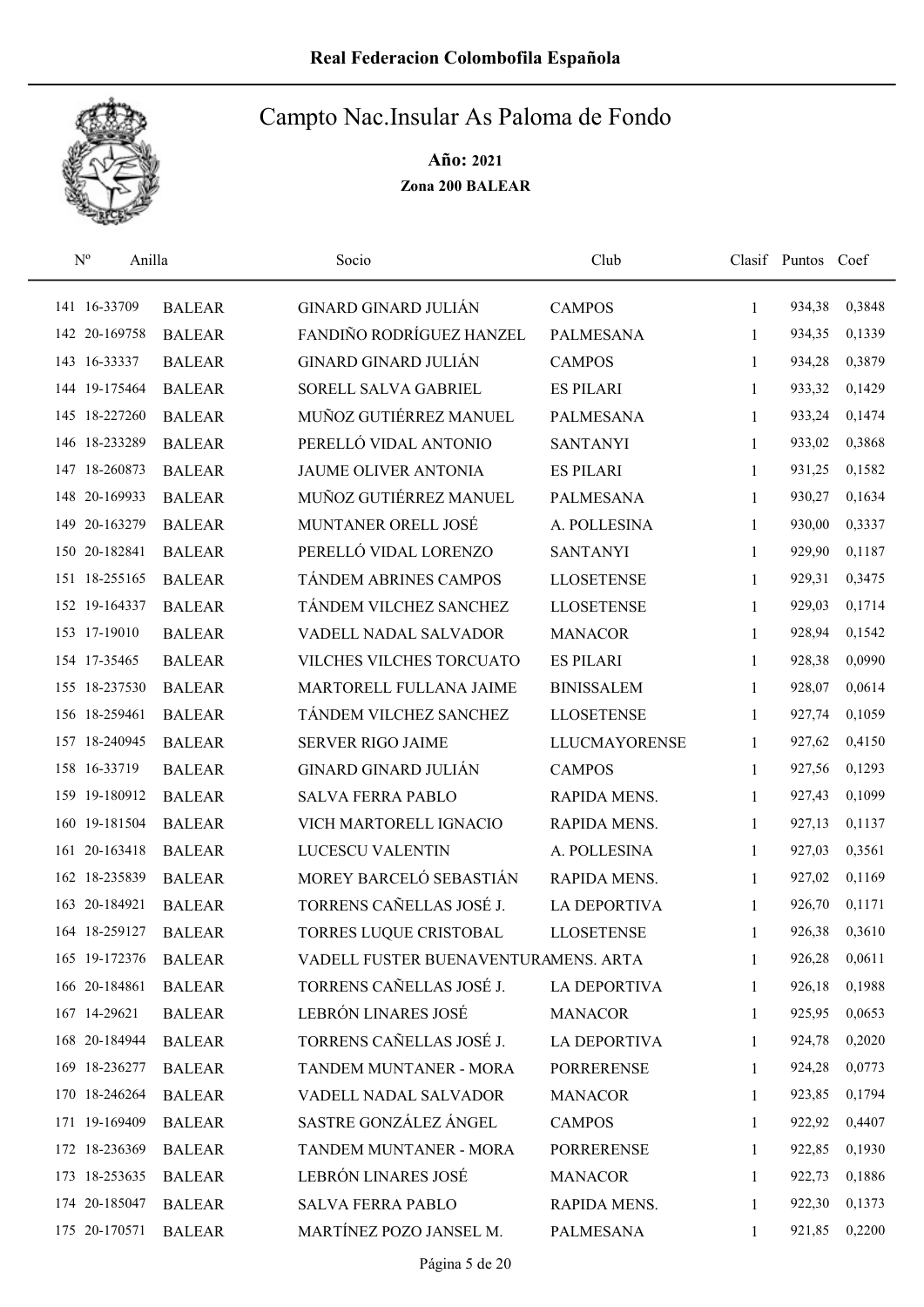

| $\mathbf{N}^{\text{o}}$ | Anilla        | Socio                                     | Club                 |              | Clasif Puntos Coef |        |
|-------------------------|---------------|-------------------------------------------|----------------------|--------------|--------------------|--------|
| 176 17-12627            | <b>BALEAR</b> | BARCELÓ SAGRERA SALVADOR                  | <b>CAMPOS</b>        | 1            | 921,62             | 0,4453 |
| 177 20-172236           | <b>BALEAR</b> | TERRASSA COSTA MATEO                      | <b>BINISSALEM</b>    | 1            | 921,47             | 0,4015 |
| 178 19-164515           | <b>BALEAR</b> | PERELLÓ PUJADAS CRISTOBAL                 | <b>LLOSETENSE</b>    | $\mathbf{1}$ | 921,32             | 0,3980 |
| 179 19-275293           | <b>BALEAR</b> | VENY MESTRE MIGUEL A.                     | <b>PORRERENSE</b>    | $\mathbf{1}$ | 921,31             | 0,1979 |
| 180 19-180980           | <b>BALEAR</b> | <b>SALVA FERRA PABLO</b>                  | RAPIDA MENS.         | 1            | 921,02             | 0,2232 |
| 181 19-180202           | <b>BALEAR</b> | COLL BARCELÓ ANTONIO                      | RAPIDA MENS.         | $\mathbf{1}$ | 920,99             | 0,4090 |
| 182 20-182807           | <b>BALEAR</b> | PERELLÓ VIDAL LORENZO                     | <b>SANTANYI</b>      | $\mathbf{1}$ | 920,46             | 0,1484 |
| 183 18-248059           | <b>BALEAR</b> | TRUYOLS SANSÓ SEBASTIÁN                   | <b>MANACOR</b>       | $\mathbf{1}$ | 919,97             | 0,0826 |
| 184 19-192147           | <b>BALEAR</b> | MIR PASTOR MIGUEL                         | <b>PALMESANA</b>     | 1            | 918,96             | 0,1507 |
| 185 19-164307           | <b>BALEAR</b> | TÁNDEM VILCHEZ SANCHEZ                    | <b>LLOSETENSE</b>    | 1            | 918,46             | 0,2381 |
| 186 18-240491           | <b>BALEAR</b> | <b>JAUME SASTRE JUAN</b>                  | <b>LLUCMAYORENSE</b> | 1            | 918,32             | 0,4592 |
| 187 20-164083           | <b>BALEAR</b> | FAHANDEZH-SAADI FAHANDEZH RDERBY MALLORCA |                      | 1            | 917,95             | 0,1746 |
| 188 19-160536           | <b>BALEAR</b> | BUÑOLA QUETGLAS PEDRO A.                  | <b>INQUENSE</b>      | 1            | 917,49             | 0,1743 |
| 189 19-164328           | <b>BALEAR</b> | TÁNDEM VILCHEZ SANCHEZ                    | <b>LLOSETENSE</b>    | 1            | 917,31             | 0,2572 |
| 190 20-169353           | <b>BALEAR</b> | <b>BARREIRO SEVILLA JOSE LUIS</b>         | <b>PALMESANA</b>     | 1            | 917,17             | 0,2614 |
| 191 19-193507           | <b>BALEAR</b> | <b>CUADRADO TENOR FCO. JOSÉ</b>           | <b>LLOSETENSE</b>    | $\mathbf{1}$ | 916,52             | 0,4029 |
| 192 20-170179           | <b>BALEAR</b> | MIR PASTOR MIGUEL                         | <b>PALMESANA</b>     | $\mathbf{1}$ | 915,08             | 0,2926 |
| 193 17-26617            | <b>BALEAR</b> | <b>CUTILLAS BERGAS JAIME</b>              | <b>MENS. ARTA</b>    | 1            | 914,62             | 0,2074 |
| 194 19-177197           | <b>BALEAR</b> | <b>JAUME SASTRE JUAN</b>                  | <b>LLUCMAYORENSE</b> | 1            | 914,08             | 0,4717 |
| 195 17-342              | <b>BALEAR</b> | MONTSERRAT PUJOL JUAN                     | <b>LA DEPORTIVA</b>  | $\mathbf{1}$ | 913,88             | 0,3086 |
| 196 17-13736            | <b>BALEAR</b> | <b>GINARD GINARD JULIÁN</b>               | <b>CAMPOS</b>        | $\mathbf{1}$ | 911,29             | 0,1690 |
| 197 19-188843           | <b>BALEAR</b> | SERRA BONET ANTONIO                       | <b>SANTANYI</b>      | 1            | 909,46             | 0,4806 |
| 198 19-172825           | <b>BALEAR</b> | TANDEM JORDI - TOLO                       | <b>MANACOR</b>       | 1            | 909,42             | 0,1428 |
| 199 19-181212           | <b>BALEAR</b> | ROTGER SÁNCHEZ MARCOS                     | RAPIDA MENS.         | 1            | 908,88             | 0,1705 |
| 200 19-188727           | <b>BALEAR</b> | BURGUERA VIDAL ANTONIO                    | <b>SANTANYI</b>      | 1            | 908,57             | 0,1797 |
| 201 17-36534            | <b>BALEAR</b> | <b>BURGUERA VIDAL ANTONIO</b>             | <b>SANTANYI</b>      | 1            | 908,53             | 0,1830 |
| 202 18-260499           | <b>BALEAR</b> | <b>BERNAT FIOL JOSÉ LUIS</b>              | <b>LA DEPORTIVA</b>  | 1            | 907,77             | 0,3205 |
| 203 18-253612           | <b>BALEAR</b> | LEBRÓN LINARES JOSÉ                       | <b>MANACOR</b>       | 1            | 907,50             | 0,1574 |
| 204 19-179960           | <b>BALEAR</b> | MONTSERRAT PUJOL JUAN                     | <b>LA DEPORTIVA</b>  | 1            | 907,26             | 0,3372 |
| 205 20-161262           | <b>BALEAR</b> | <b>GARCÍAS MEZQUIDA ANTONIO</b>           | <b>CAMPOS</b>        | 1            | 905,63             | 0,5037 |
| 206 19-178136           | <b>BALEAR</b> | <b>SOLER MESTRE PEDRO</b>                 | <b>PORRERENSE</b>    | 1            | 904,49             | 0,1836 |
| 207 18-240053           | <b>BALEAR</b> | BONET ESCALAS BERNARDO                    | <b>LLUCMAYORENSE</b> | 1            | 904,32             | 0,2085 |
| 208 18-259338           | <b>BALEAR</b> | RIBOT RAMIS ANTONIO                       | <b>ES PILARI</b>     | 1            | 901,37             | 0,2116 |
| 209 18-233212           | <b>BALEAR</b> | <b>BURGUERA VICENS JULIÁN</b>             | <b>SANTANYI</b>      | 1            | 901,25             | 0,5076 |
| 210 19-164974           | <b>BALEAR</b> | ROMERO CUENCA JOSÉ                        | <b>LLOSETENSE</b>    | 1            | 900,87             | 0,4808 |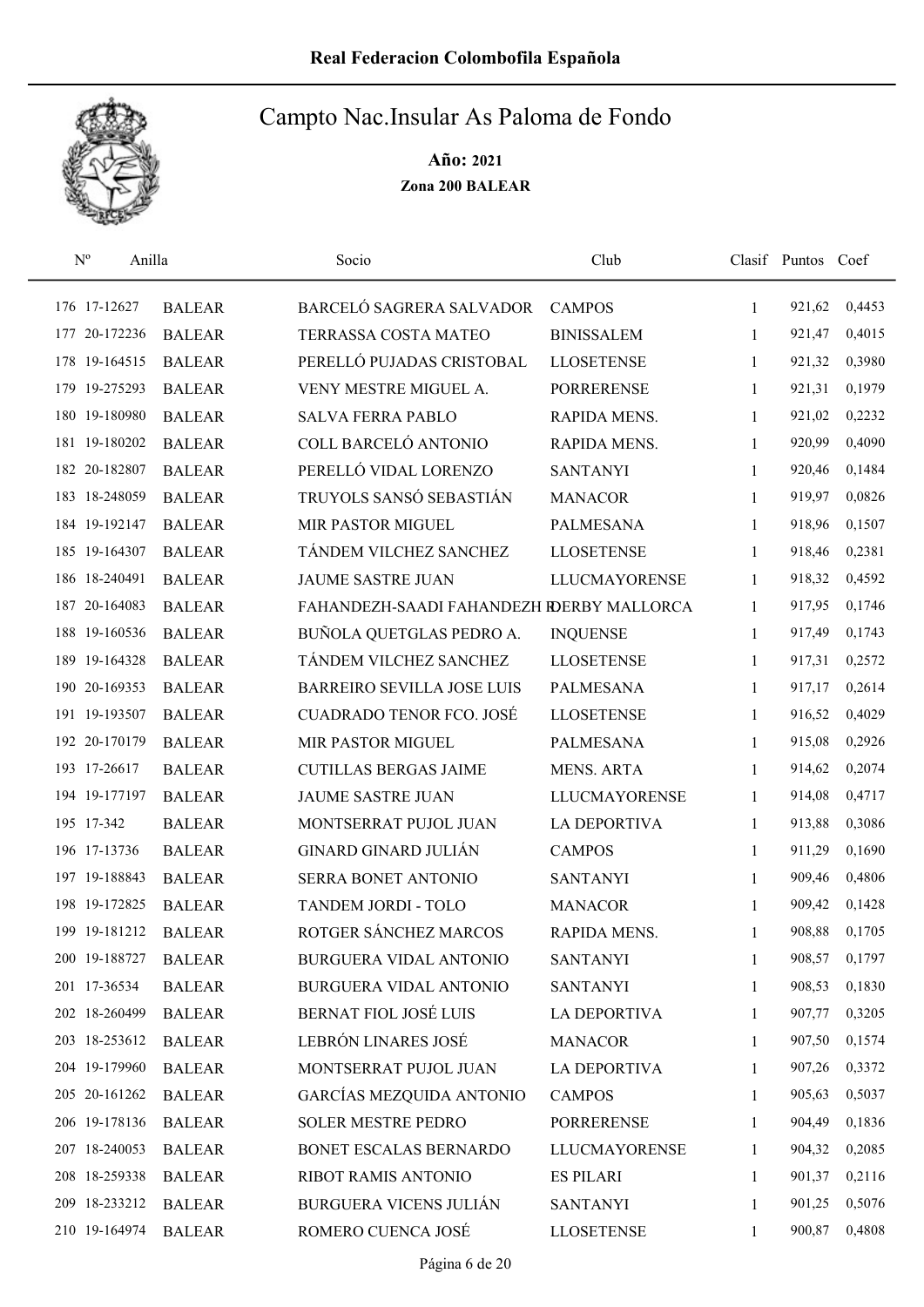

| $\mathbf{N}^{\text{o}}$ | Anilla        | Socio                                | Club                 |              | Clasif Puntos Coef |        |
|-------------------------|---------------|--------------------------------------|----------------------|--------------|--------------------|--------|
| 211 17-20845            | <b>BALEAR</b> | VADELL FUSTER BUENAVENTURAMENS. ARTA |                      | 1            | 900,73             | 0,1979 |
| 212 19-180363           | <b>BALEAR</b> | LORENTE VÁZQUEZ ANDRÉS               | RAPIDA MENS.         | 1            | 900,51             | 0,2375 |
| 213 18-260513           | <b>BALEAR</b> | LLADÓ BONET JOSÉ                     | <b>LA DEPORTIVA</b>  | $\mathbf{1}$ | 900,12             | 0,2172 |
| 214 20-170104           | <b>BALEAR</b> | MIR PASTOR MIGUEL                    | <b>PALMESANA</b>     | 1            | 899,68             | 0,2191 |
| 215 18-231574           | <b>BALEAR</b> | <b>BURGUERA VICENS JULIÁN</b>        | <b>SANTANYI</b>      | 1            | 899,07             | 0,2225 |
| 216 19-178028           | <b>BALEAR</b> | NADAL PERELLÓ GABRIEL                | <b>PORRERENSE</b>    | $\mathbf{1}$ | 899,07             | 0,2584 |
| 217 19-182529           | <b>BALEAR</b> | <b>LLABRES DEYA LUCAS</b>            | <b>BINISSALEM</b>    | 1            | 898,56             | 0,2440 |
| 218 19-171005           | <b>BALEAR</b> | LEBRÓN LINARES JOSÉ                  | <b>MANACOR</b>       | $\mathbf{1}$ | 896,14             | 0,2316 |
| 219 17-21158            | <b>BALEAR</b> | CRUELLAS ROSELLÓ JULIÁN              | <b>MANACOR</b>       | 1            | 895,26             | 0,2500 |
| 220 19-173143           | <b>BALEAR</b> | CRUELLAS ROSELLÓ JULIÁN              | <b>MANACOR</b>       | 1            | 895,19             | 0,2560 |
| 221 19-170568           | <b>BALEAR</b> | GARCÍAS MEZQUIDA ANTONIO             | <b>CAMPOS</b>        | 1            | 895,00             | 0,5252 |
| 222 18-259312           | <b>BALEAR</b> | <b>SASTRE SANNA PABLO</b>            | <b>ES PILARI</b>     | 1            | 894,35             | 0,4197 |
| 223 20-172670           | <b>BALEAR</b> | ARRON MORRO LUIS                     | <b>BINISSALEM</b>    | 1            | 894,01             | 0,2613 |
| 224 18-246330           | <b>BALEAR</b> | VADELL NADAL SALVADOR                | <b>MANACOR</b>       | 1            | 893,99             | 0,2613 |
| 225 18-246973           | <b>BALEAR</b> | TANDEM JORDI - TOLO                  | <b>MANACOR</b>       | $\mathbf{1}$ | 893,79             | 0,2624 |
| 226 20-184916           | <b>BALEAR</b> | TORRENS CAÑELLAS JOSÉ J.             | <b>LA DEPORTIVA</b>  | 1            | 893,72             | 0,2308 |
| 227 16-16103            | <b>BALEAR</b> | LLADÓ BONET JOSÉ                     | <b>LA DEPORTIVA</b>  | 1            | 893,55             | 0,4292 |
| 228 17-27723            | <b>BALEAR</b> | PERELLÓ PUJADAS CRISTOBAL            | <b>LLOSETENSE</b>    | 1            | 892,88             | 0,5052 |
| 229 19-177424           | <b>BALEAR</b> | TÁNDEM GERMÁN - BALLESTER            | <b>LLUCMAYORENSE</b> | 1            | 891,64             | 0,5378 |
| 230 17-35547            | <b>BALEAR</b> | VILCHES VILCHES TORCUATO             | <b>ES PILARI</b>     | $\mathbf{1}$ | 890,89             | 0,4375 |
| 231 19-175576           | <b>BALEAR</b> | TÁNDEM VILCHEZ SANCHEZ               | <b>LLOSETENSE</b>    | $\mathbf{1}$ | 890,46             | 0,4413 |
| 232 19-173540           | <b>BALEAR</b> | BLANQUER DOMENGE GUILLERMOMANACOR    |                      | 1            | 889,75             | 0,3079 |
| 233 19-179805           | <b>BALEAR</b> | <b>BERNAT FIOL JOSÉ LUIS</b>         | <b>LA DEPORTIVA</b>  | 1            | 889,53             | 0,4376 |
| 234 19-169429           | <b>BALEAR</b> | SASTRE BARBERO LAUREANO              | <b>CAMPOS</b>        | 1            | 889,02             | 0,2438 |
| 235 20-169032           | <b>BALEAR</b> | <b>GIL PALACIO H. MARINA</b>         | <b>PALMESANA</b>     | 1            | 888,84             | 0,4564 |
| 236 18-232398           | <b>BALEAR</b> | PONS VIDAL DAMIÁN                    | <b>SANTANYI</b>      | 1            | 888,58             | 0,2446 |
| 237 18-232466           | <b>BALEAR</b> | PONS VIDAL DAMIÁN                    | <b>SANTANYI</b>      | 1            | 888,40             | 0,2479 |
| 238 20-169526           | <b>BALEAR</b> | <b>GÓMEZ FONT RAFAEL</b>             | PALMESANA            | 1            | 887,81             | 0,2497 |
| 239 18-265408           | <b>BALEAR</b> | MARTÍ VALLES GUILLERMO               | <b>BINISSALEM</b>    | 1            | 887,58             | 0,5257 |
| 240 18-259186           | <b>BALEAR</b> | <b>TORRES REYNES MIGUEL</b>          | <b>LLOSETENSE</b>    | 1            | 886,65             | 0,2707 |
| 241 19-182247           | <b>BALEAR</b> | AMENGUAL BENNASAR LLORENÇ BINISSALEM |                      | 1            | 885,89             | 0,2899 |
| 242 20-187181           | <b>BALEAR</b> | SOLER MESTRE PEDRO                   | <b>PORRERENSE</b>    | 1            | 885,76             | 0,3175 |
| 243 19-177137           | <b>BALEAR</b> | JAUME SASTRE JUAN                    | <b>LLUCMAYORENSE</b> | 1            | 885,50             | 0,5654 |
| 244 20-173826           | <b>BALEAR</b> | VERGER PIZA JUAN                     | <b>BINISSALEM</b>    | 1            | 885,34             | 0,2688 |
| 245 17-20395            | <b>BALEAR</b> | TANDEM JORDI - TOLO                  | <b>MANACOR</b>       | 1            | 885,07             | 0,3177 |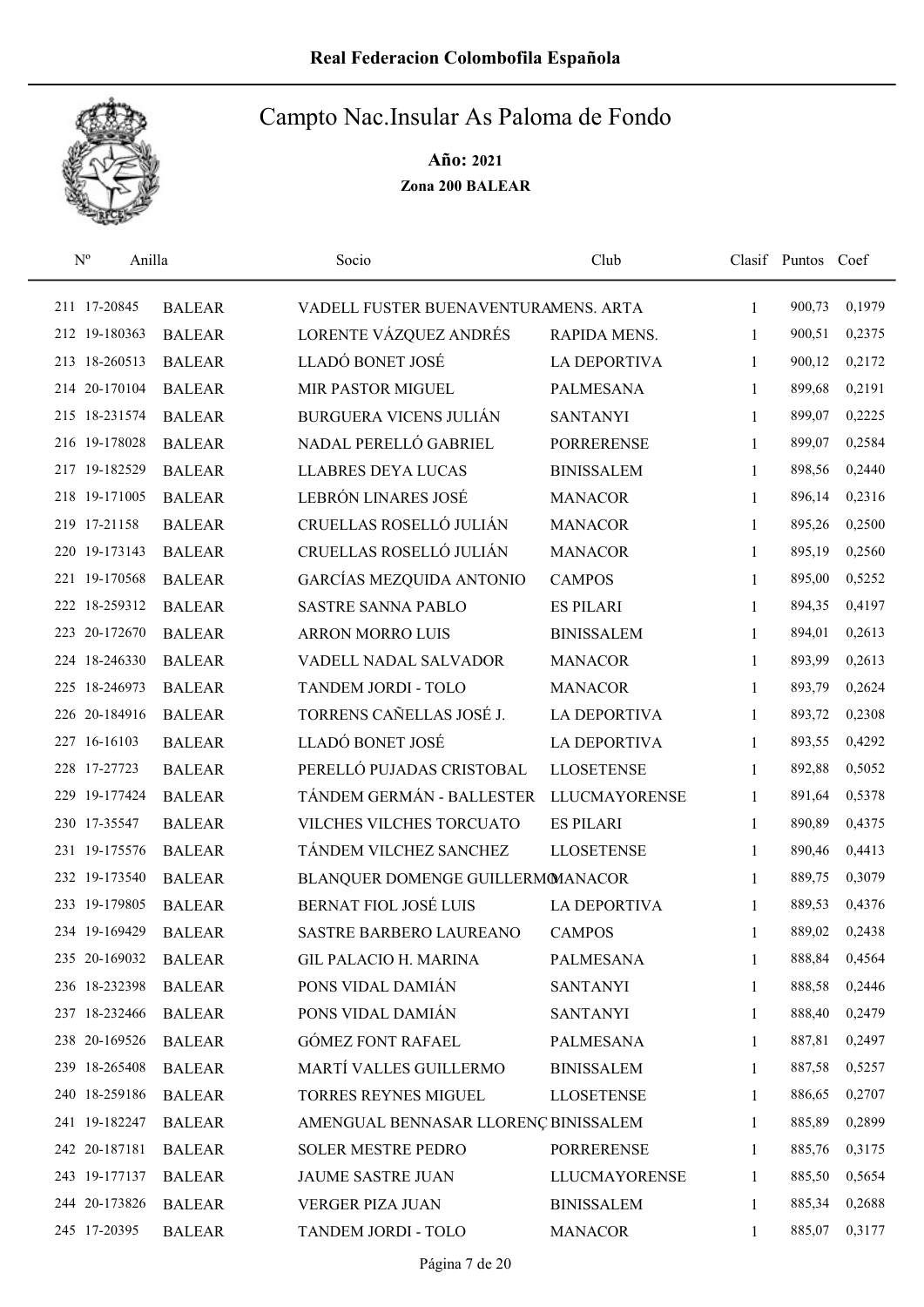

| $\mathbf{N}^{\text{o}}$ | Anilla        | Socio                                 | Club                 |              | Clasif Puntos Coef |        |
|-------------------------|---------------|---------------------------------------|----------------------|--------------|--------------------|--------|
| 246 17-31321            | <b>BALEAR</b> | SALAS LLADÓ MIGUEL                    | A. POLLESINA         | 1            | 884,96             | 0,2928 |
| 247 19-172787           | <b>BALEAR</b> | SERVERA SERVERA JUAN                  | <b>MANACOR</b>       | 1            | 884,79             | 0,3219 |
| 248 18-243447           | <b>BALEAR</b> | <b>SAURINA MORAGUES MIGUEL</b>        | <b>BINISSALEM</b>    | $\mathbf{1}$ | 884,57             | 0,3094 |
| 249 19-180870           | <b>BALEAR</b> | <b>SALADO RODRÍGUEZ VÍCTOR</b>        | RAPIDA MENS.         | 1            | 883,99             | 0,2682 |
| 250 19-178701           | <b>BALEAR</b> | PUJOL CALAFELL ANTONIO                | <b>PORRERENSE</b>    | $\mathbf{1}$ | 882,58             | 0,5489 |
| 251 20-162351           | <b>BALEAR</b> | SASTRE GONZÁLEZ ÁNGEL                 | <b>CAMPOS</b>        | 1            | 882,39             | 0,5601 |
| 252 19-173452           | <b>BALEAR</b> | BLANQUER DOMENGE GUILLERMOMANACOR     |                      | $\mathbf{1}$ | 881,71             | 0,3426 |
| 253 17-11066            | <b>BALEAR</b> | NADAL PERELLÓ GABRIEL                 | <b>PORRERENSE</b>    | $\mathbf{1}$ | 881,22             | 0,3438 |
| 254 18-245806           | <b>BALEAR</b> | VADELL FUSTER BUENAVENTURAMENS. ARTA  |                      | 1            | 880,71             | 0,3464 |
| 255 18-241182           | <b>BALEAR</b> | MONSERRAT RAFAL JULIÁN                | <b>LLUCMAYORENSE</b> | 1            | 879,28             | 0,5913 |
| 256 19-164454           | <b>BALEAR</b> | TÁNDEM ABRINES CAMPOS                 | <b>LLOSETENSE</b>    | 1            | 878,55             | 0,5475 |
| 257 20-169533           | <b>BALEAR</b> | <b>GÓMEZ FONT RAFAEL</b>              | <b>PALMESANA</b>     | 1            | 878,51             | 0,4994 |
| 258 20-173800           | <b>BALEAR</b> | <b>VERGER PIZA JUAN</b>               | <b>BINISSALEM</b>    | 1            | 876,86             | 0,3058 |
| 259 18-240673           | <b>BALEAR</b> | PROHENS SALOM ANDRÉS                  | <b>LLUCMAYORENSE</b> | 1            | 876,39             | 0,3082 |
| 260 18-231679           | <b>BALEAR</b> | PERELLÓ VIDAL ANTONIO                 | <b>SANTANYI</b>      | 1            | 875,97             | 0,5847 |
| 261 17-28139            | <b>BALEAR</b> | VILCHES VILCHES TORCUATO              | <b>ES PILARI</b>     | 1            | 874,98             | 0,2867 |
| 262 18-259928           | <b>BALEAR</b> | VILCHES VILCHES TORCUATO              | <b>ES PILARI</b>     | 1            | 873,87             | 0,3003 |
| 263 20-169063           | <b>BALEAR</b> | <b>GIL PALACIO H. MARINA</b>          | <b>PALMESANA</b>     | 1            | 873,70             | 0,3016 |
| 264 19-181282           | <b>BALEAR</b> | ROTGER SÁNCHEZ MARCOS                 | RAPIDA MENS.         | 1            | 873,55             | 0,3068 |
| 265 18-226306           | <b>BALEAR</b> | QUETGLAS GAMUNDI PEDRO                | <b>INQUENSE</b>      | $\mathbf{1}$ | 872,20             | 0,5646 |
| 266 20-164229           | <b>BALEAR</b> | <b>SASTRE SANNA PABLO</b>             | <b>ES PILARI</b>     | $\mathbf{1}$ | 871,89             | 0,3252 |
| 267 18-233136           | <b>BALEAR</b> | FONTIRROIG PERELLÓ DOMINGO SANTANYI   |                      | 1            | 871,80             | 0,6092 |
| 268 19-172795           | <b>BALEAR</b> | SERVERA SERVERA JUAN                  | <b>MANACOR</b>       | 1            | 871,35             | 0,3951 |
| 269 19-183007           | <b>BALEAR</b> | ARBABAN GHAFOORI AMIR HESSABINISSALEM |                      | 1            | 871,23             | 0,5798 |
| 270 18-255840           | <b>BALEAR</b> | PERELLÓ PUJADAS CRISTOBAL             | <b>LLOSETENSE</b>    | 1            | 871,21             | 0,5756 |
| 271 19-170561           | <b>BALEAR</b> | GARCÍAS MEZQUIDA ANTONIO              | <b>CAMPOS</b>        | 1            | 870,31             | 0,6143 |
| 272 20-168379           | <b>BALEAR</b> | TÁNDEM MUNAR - LL. TOMAS              | LLUCMAYORENSE        | 1            | 870,02             | 0,6315 |
| 273 18-244865           | <b>BALEAR</b> | AMENGUAL BENNASAR LLORENÇ BINISSALEM  |                      | 1            | 869,40             | 0,5911 |
| 274 19-191113           | <b>BALEAR</b> | TERRASA ROSELLÓ JUAN                  | <b>MENS. ARTA</b>    | 1            | 869,32             | 0,4088 |
| 275 20-155927           | <b>BALEAR</b> | <b>ACEDO ORTEGA ENRIQUE</b>           | <b>MANACOR</b>       | 1            | 869,01             | 0,4131 |
| 276 19-175243           | <b>BALEAR</b> | SASTRE SANNA PABLO                    | <b>ES PILARI</b>     | 1            | 868,39             | 0,3320 |
| 277 20-186612           | <b>BALEAR</b> | TANDEM MUNTANER - MORA                | <b>PORRERENSE</b>    | 1            | 868,38             | 0,4419 |
| 278 19-177698           | <b>BALEAR</b> | MONSERRAT RAFAL JULIÁN                | <b>LLUCMAYORENSE</b> | 1            | 868,21             | 0,3368 |
| 279 18-245664           | <b>BALEAR</b> | MARTÍ VALLES GUILLERMO                | <b>BINISSALEM</b>    | 1            | 867,36             | 0,5968 |
| 280 19-275469           | <b>BALEAR</b> | ARBABAN GHAFOORI AMIR HESSABINISSALEM |                      | 1            | 867,12             | 0,6015 |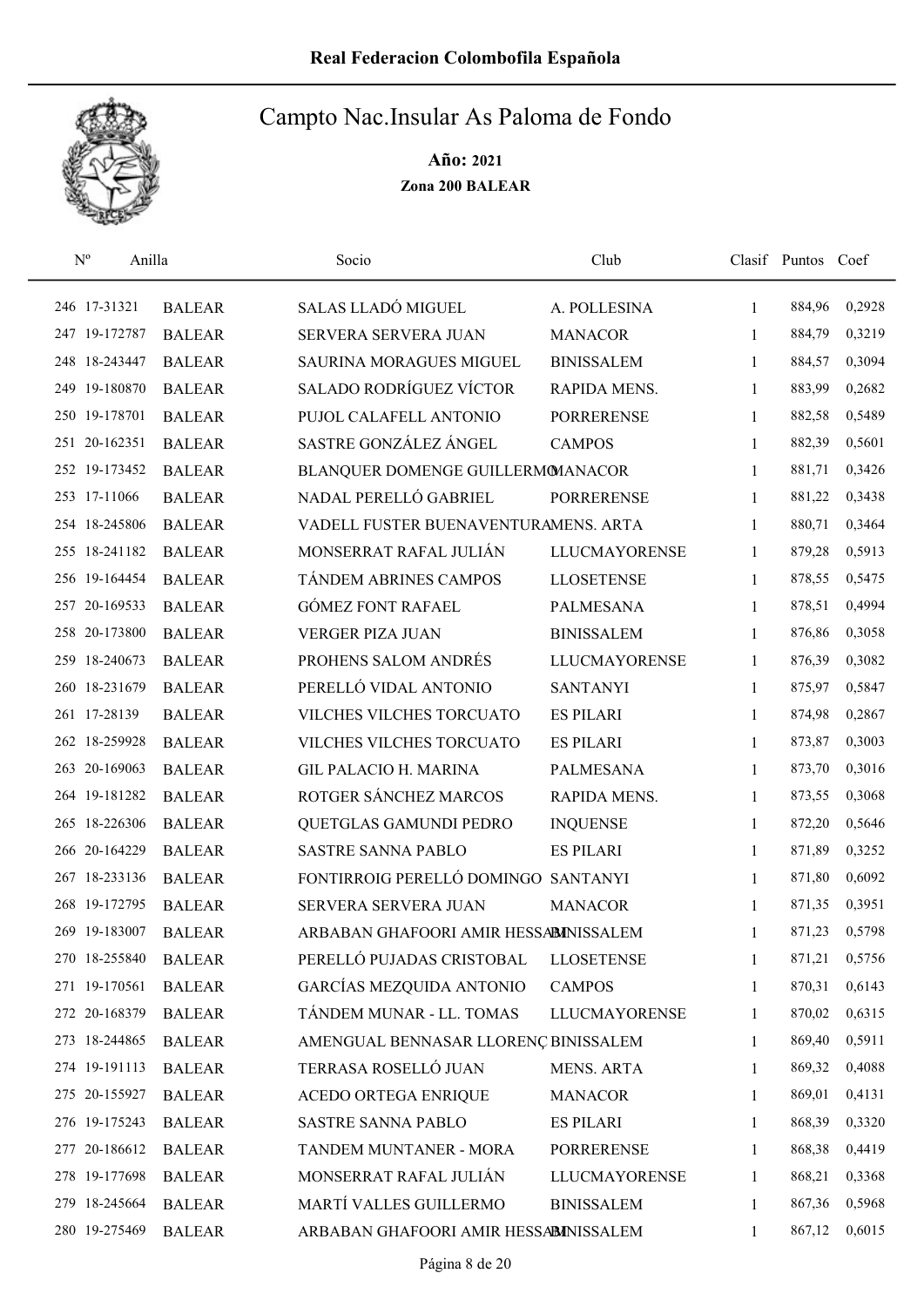

| $N^{o}$         | Anilla        | Socio                                | Club                 |              | Clasif Puntos Coef |        |
|-----------------|---------------|--------------------------------------|----------------------|--------------|--------------------|--------|
| 281 18-236428   | <b>BALEAR</b> | TANDEM MUNTANER - MORA               | <b>PORRERENSE</b>    | 1            | 866,51             | 0,3726 |
| 282 18-245911   | <b>BALEAR</b> | VADELL FUSTER BUENAVENTURAMENS. ARTA |                      | 1            | 866,41             | 0,3541 |
| 283 17-12683    | <b>BALEAR</b> | BARCELÓ SAGRERA SALVADOR             | <b>CAMPOS</b>        | 1            | 864,17             | 0,3316 |
| 284 17-19042    | <b>BALEAR</b> | VADELL NADAL SALVADOR                | <b>MANACOR</b>       | 1            | 862,77             | 0,4328 |
| 285 19-176751   | <b>BALEAR</b> | PROHENS SALOM ANDRÉS                 | <b>LLUCMAYORENSE</b> | $\mathbf{1}$ | 862,02             | 0,3380 |
| 286 18-236234   | <b>BALEAR</b> | <b>SOLER MESTRE PEDRO</b>            | <b>PORRERENSE</b>    | $\mathbf{1}$ | 861,70             | 0,4485 |
| 287 18-226516   | <b>BALEAR</b> | PAYERAS OLIVER PEDRO A.              | <b>INQUENSE</b>      | 1            | 861,18             | 0,3551 |
| 288 20-170817   | <b>BALEAR</b> | RODRÍGUEZ MARTÍN JOSÉ                | PALMESANA            | 1            | 861,01             | 0,5499 |
| 289 17-15156    | <b>BALEAR</b> | PROHENS SALOM ANDRÉS                 | <b>LLUCMAYORENSE</b> | 1            | 859,38             | 0,3413 |
| 290 18-232520   | <b>BALEAR</b> | <b>BLANCH ALCINA ANTONI</b>          | <b>SANTANYI</b>      | 1            | 858,76             | 0,4603 |
| 291 18-248141   | <b>BALEAR</b> | TRUYOLS SANSÓ SEBASTIÁN              | <b>MANACOR</b>       | 1            | 858,03             | 0,4540 |
| 292 18-237040   | <b>BALEAR</b> | NADAL PERELLÓ GABRIEL                | <b>PORRERENSE</b>    | 1            | 857,69             | 0,4623 |
| 293 19-182209   | <b>BALEAR</b> | AMENGUAL BENNASAR LLORENÇ BINISSALEM |                      | 1            | 857,42             | 0,3798 |
| 294 20-183685   | <b>BALEAR</b> | <b>BUADES SAMPER JOSÉ</b>            | <b>BINISSALEM</b>    | 1            | 857,29             | 0,4580 |
| 295 19-182894   | <b>BALEAR</b> | ADROVER LÓPEZ JUAN CARLOS            | <b>PALMESANA</b>     | 1            | 857,27             | 0,6325 |
| 296 15-25548    | <b>BALEAR</b> | VENY MESTRE MIGUEL A.                | <b>PORRERENSE</b>    | 1            | 854,69             | 0,4873 |
| 297 20-155960   | <b>BALEAR</b> | ACEDO ORTEGA ENRIQUE                 | <b>MANACOR</b>       | 1            | 854,68             | 0,3816 |
| 298 18-237830   | <b>BALEAR</b> | GORNALS FERRER MIGUEL A.             | <b>PORRERENSE</b>    | $\mathbf{1}$ | 854,60             | 0,4009 |
| 16-29553<br>299 | <b>BALEAR</b> | MARTORELL FULLANA JAIME              | <b>BINISSALEM</b>    | $\mathbf{1}$ | 854,04             | 0,4910 |
| 300 18-253544   | <b>BALEAR</b> | <b>CUTILLAS BERGAS JAIME</b>         | <b>MENS. ARTA</b>    | 1            | 854,01             | 0,4629 |
| 301 18-253514   | <b>BALEAR</b> | <b>CUTILLAS BERGAS JAIME</b>         | <b>MENS. ARTA</b>    | $\mathbf{1}$ | 853,95             | 0,4658 |
| 302 19-181111   | <b>BALEAR</b> | <b>CABOT BRUNET JUAN</b>             | RAPIDA MENS.         | 1            | 853,78             | 0,3579 |
| 303 19-180991   | <b>BALEAR</b> | <b>SALVA FERRA PABLO</b>             | RAPIDA MENS.         | 1            | 853,33             | 0,3605 |
| 304 18-244567   | <b>BALEAR</b> | MOREY BARCELÓ SEBASTIÁN              | RAPIDA MENS.         | 1            | 853,31             | 0,3645 |
| 305 19-171110   | <b>BALEAR</b> | LEBRÓN LINARES JOSÉ                  | <b>MANACOR</b>       | 1            | 852,50             | 0,4841 |
| 306 19-181833   | <b>BALEAR</b> | SALADO RODRÍGUEZ VÍCTOR              | RAPIDA MENS.         | 1            | 852,31             | 0,3679 |
| 307 19-171031   | <b>BALEAR</b> | LEBRÓN LINARES JOSÉ                  | <b>MANACOR</b>       | 1            | 851,83             | 0,3996 |
| 308 18-244928   | <b>BALEAR</b> | <b>LLABRES DEYA LUCAS</b>            | <b>BINISSALEM</b>    | 1            | 850,93             | 0,6490 |
| 309 19-177526   | <b>BALEAR</b> | PROHENS SALOM ANDRÉS                 | <b>LLUCMAYORENSE</b> | 1            | 850,22             | 0,6618 |
| 310 18-239175   | <b>BALEAR</b> | PROHENS MAS BARTOLOMÉ                | <b>CAMPOS</b>        | $\mathbf{1}$ | 848,62             | 0,3816 |
| 311 19-192300   | <b>BALEAR</b> | <b>GIL PALACIO H. MARINA</b>         | PALMESANA            | 1            | 848,48             | 0,5854 |
| 312 19-171731   | <b>BALEAR</b> | TRUYOLS SANSÓ SEBASTIÁN              | <b>MANACOR</b>       | 1            | 847,97             | 0,4894 |
| 313 20-174647   | <b>BALEAR</b> | <b>ARRON MORRO LUIS</b>              | <b>BINISSALEM</b>    | 1            | 847,69             | 0,4068 |
| 314 17-19658    | <b>BALEAR</b> | VIDAL JAUME DAMIÁN                   | <b>MANACOR</b>       | 1            | 846,65             | 0,5049 |
| 315 18-239809   | <b>BALEAR</b> | PROHENS VICENS BARTOLOMÉ             | <b>CAMPOS</b>        | 1            | 846,11             | 0,6778 |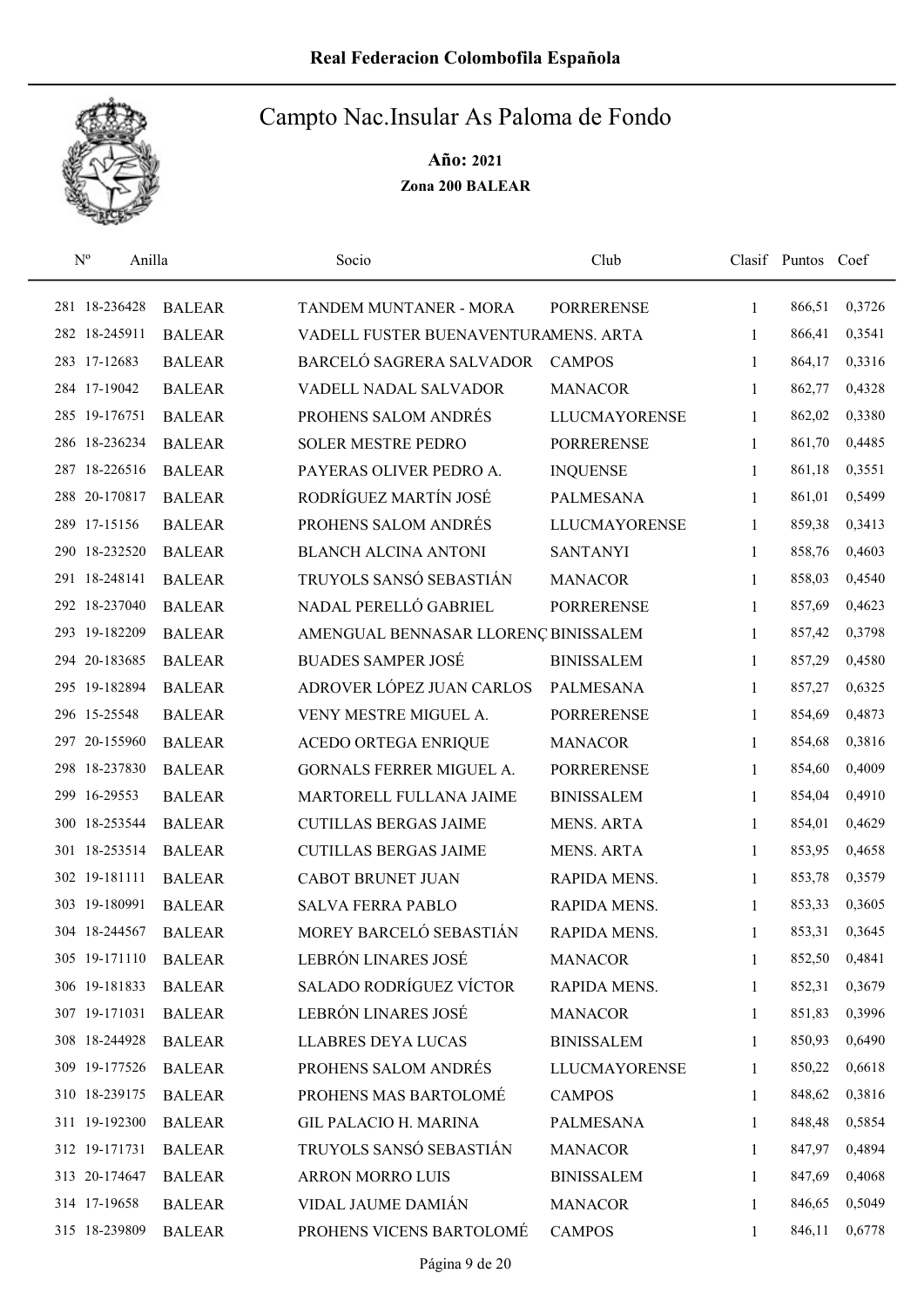

| $\mathbf{N}^{\mathrm{o}}$ | Anilla |               | Socio                                  | Club                 |              | Clasif Puntos Coef |        |
|---------------------------|--------|---------------|----------------------------------------|----------------------|--------------|--------------------|--------|
| 316 18-255455             |        | <b>BALEAR</b> | CASTOR SASTRE BERNARDO                 | <b>LLOSETENSE</b>    | 1            | 845,03             | 0,4064 |
| 317 20-172886             |        | <b>BALEAR</b> | <b>BUADES SAMPER JOSÉ</b>              | <b>BINISSALEM</b>    | 1            | 844,13             | 0,5059 |
| 318 18-240670             |        | <b>BALEAR</b> | PROHENS VICENS ANDRÉS                  | <b>CAMPOS</b>        | 1            | 843,84             | 0,6834 |
| 319 19-184168             |        | <b>BALEAR</b> | <b>SAURINA MORAGUES MIGUEL</b>         | <b>BINISSALEM</b>    | 1            | 843,47             | 0,6482 |
| 320 20-185733             |        | <b>BALEAR</b> | VICH MARTORELL IGNACIO                 | RAPIDA MENS.         | 1            | 842,70             | 0,3996 |
| 321 18-233733             |        | <b>BALEAR</b> | COLL BARCELÓ ANTONIO                   | RAPIDA MENS.         | 1            | 842,54             | 0,6650 |
| 322 20-187608             |        | <b>BALEAR</b> | FLUXA MULET GUILLERMO                  | <b>LLOSETENSE</b>    | $\mathbf{1}$ | 842,42             | 0,6619 |
| 323 20-164286             |        | <b>BALEAR</b> | MONTILLA MORENO FRANCISCO ÆS PILARI    |                      | 1            | 841,74             | 0,4001 |
| 324 19-179867             |        | <b>BALEAR</b> | LLADÓ BONET JOSÉ                       | <b>LA DEPORTIVA</b>  | 1            | 841,44             | 0,4068 |
| 325 20-174406             |        | <b>BALEAR</b> | GUARDIOLA MASCARÓ JOAQUÍN              | <b>BINISSALEM</b>    | 1            | 841,39             | 0,6632 |
| 326 16-16798              |        | <b>BALEAR</b> | LLADÓ BONET JOSÉ                       | <b>LA DEPORTIVA</b>  | 1            | 841,34             | 0,4103 |
| 327 17-32417              |        | <b>BALEAR</b> | RIBOT RAMIS ANTONIO                    | <b>ES PILARI</b>     | 1            | 840,79             | 0,4162 |
| 328 18-253798             |        | <b>BALEAR</b> | TERRASA ROSELLÓ JUAN                   | <b>MENS. ARTA</b>    | 1            | 840,02             | 0,4149 |
| 329 17-26485              |        | <b>BALEAR</b> | TERRASA ROSELLÓ JUAN                   | <b>MENS. ARTA</b>    | 1            | 839,97             | 0,4180 |
| 330 19-177384             |        | <b>BALEAR</b> | BARCELÓ TABERNER BARTOLOMÉLUCMAYORENSE |                      | 1            | 839,89             | 0,7039 |
| 331 19-275375             |        | <b>BALEAR</b> | OLIVER FIOL ANTONIO RAMÓN              | <b>PALMESANA</b>     | 1            | 839,47             | 0,4214 |
| 332 20-155941             |        | <b>BALEAR</b> | <b>ACEDO ORTEGA ENRIQUE</b>            | <b>MANACOR</b>       | 1            | 836,58             | 0,5156 |
| 333 20-169111             |        | <b>BALEAR</b> | <b>GIL PALACIO H. MARINA</b>           | <b>PALMESANA</b>     | 1            | 835,90             | 0,6389 |
| 334 19-175531             |        | <b>BALEAR</b> | VILCHES VILCHES TORCUATO               | <b>ES PILARI</b>     | 1            | 835,07             | 0,6467 |
| 335 18-246306             |        | <b>BALEAR</b> | VADELL NADAL SALVADOR                  | <b>MANACOR</b>       | $\mathbf{1}$ | 834,66             | 0,5176 |
| 336 19-179052             |        | <b>BALEAR</b> | GONZÁLEZ SITJAR JOSÉ MANUEL PORRERENSE |                      | $\mathbf{1}$ | 833,23             | 0,5466 |
| 337 20-187497             |        | <b>BALEAR</b> | PERELLÓ PUJADAS CRISTOBAL              | <b>LLOSETENSE</b>    | 1            | 833,07             | 0,4416 |
| 338 19-187907             |        | <b>BALEAR</b> | PERELLÓ VIDAL LORENZO                  | <b>SANTANYI</b>      | 1            | 831,19             | 0,7015 |
| 339 20-173822             |        | <b>BALEAR</b> | <b>VERGER PIZA JUAN</b>                | <b>BINISSALEM</b>    | 1            | 830,70             | 0,7210 |
| 340 19-172938             |        | <b>BALEAR</b> | TANDEM JORDI - TOLO                    | <b>MANACOR</b>       | 1            | 827,92             | 0,4330 |
| 341 14-28571              |        | <b>BALEAR</b> | TANDEM JORDI - TOLO                    | <b>MANACOR</b>       | 1            | 827,86             | 0,4362 |
| 342 20-184920             |        | <b>BALEAR</b> | TORRENS CAÑELLAS JOSÉ J.               | LA DEPORTIVA         | 1            | 827,84             | 0,4281 |
| 343 19-274575             |        | <b>BALEAR</b> | VERGER PIZA JUAN                       | <b>BINISSALEM</b>    | 1            | 827,34             | 0,7304 |
| 344 20-173309             |        | <b>BALEAR</b> | OLIVER FIOL ANTONIO RAMÓN              | PALMESANA            | 1            | 827,11             | 0,4480 |
| 345 18-247154             |        | <b>BALEAR</b> | BLANQUER DOMENGE GUILLERMOMANACOR      |                      | 1            | 827,07             | 0,5661 |
| 346 17-20861              |        | <b>BALEAR</b> | VADELL FUSTER BUENAVENTURAMENS. ARTA   |                      | 1            | 827,03             | 0,4387 |
| 347 19-178095             |        | <b>BALEAR</b> | NADAL PERELLÓ GABRIEL                  | <b>PORRERENSE</b>    | 1            | 826,74             | 0,4530 |
| 348 18-245106             |        | <b>BALEAR</b> | BIBILONI JAUME ANTONIO                 | <b>BINISSALEM</b>    | 1            | 826,53             | 0,7034 |
| 349 20-171530             |        | <b>BALEAR</b> | QUETGLAS GAMUNDI SEBASTIÁN INQUENSE    |                      | 1            | 823,89             | 0,4461 |
| 350 16-19746              |        | <b>BALEAR</b> | SERVER RIGO JAIME                      | <b>LLUCMAYORENSE</b> | 1            | 823,63             | 0,7395 |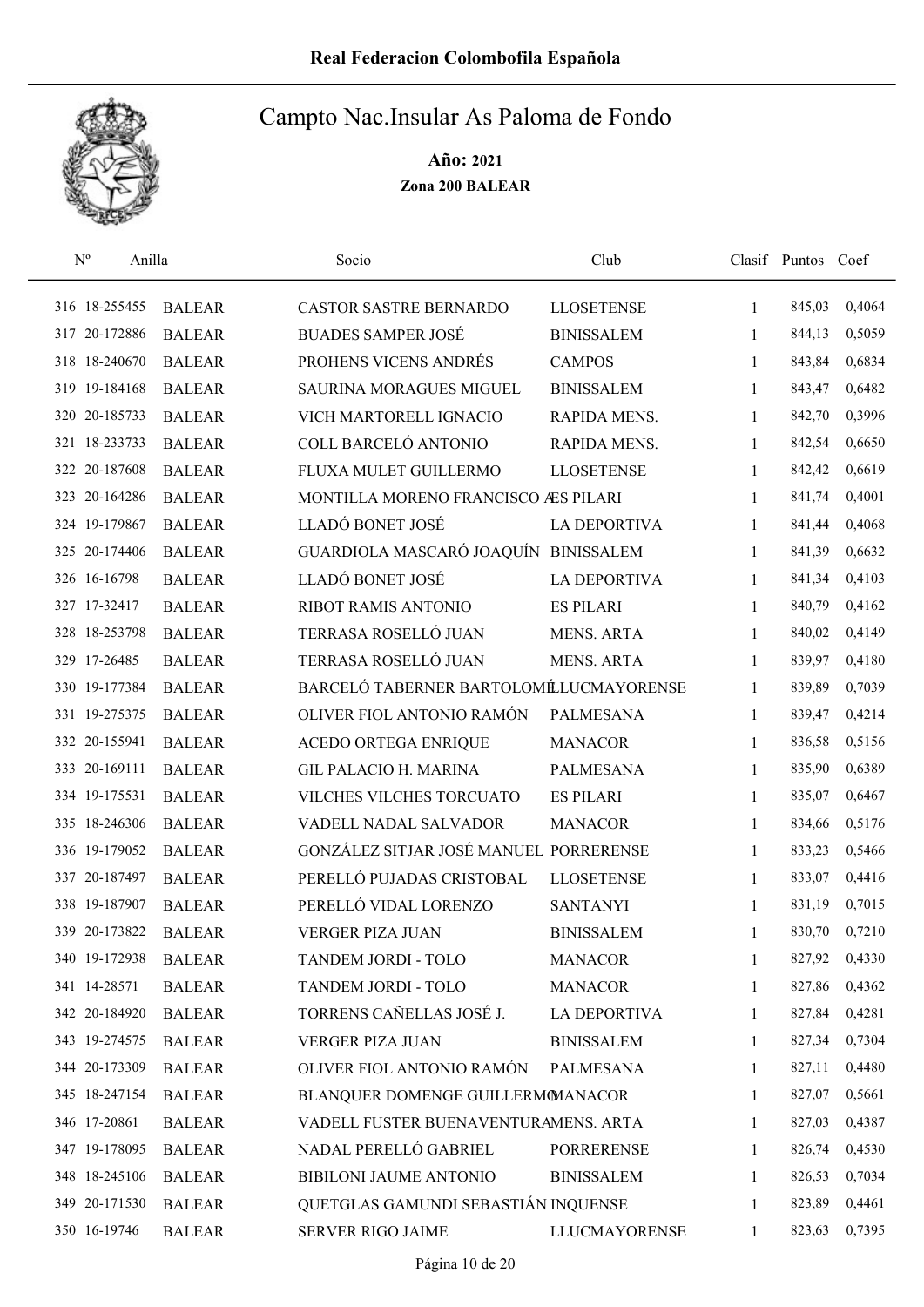

| $\mathbf{N}^{\text{o}}$ | Anilla |               | Socio                                 | Club                 |              | Clasif Puntos | Coef   |
|-------------------------|--------|---------------|---------------------------------------|----------------------|--------------|---------------|--------|
| 351 18-236728           |        | <b>BALEAR</b> | ARBONA FORNERS ANTONIO                | <b>BINISSALEM</b>    | 1            | 823,13        | 0,5961 |
| 352 20-188539           |        | <b>BALEAR</b> | <b>DANUT PRELIPCEAN</b>               | <b>LLOSETENSE</b>    | 1            | 823,06        | 0,6810 |
| 353 20-170834           |        | <b>BALEAR</b> | RODRÍGUEZ MARTÍN JOSÉ                 | <b>PALMESANA</b>     | $\mathbf{1}$ | 822,83        | 0,4509 |
| 354 10-88511            |        | <b>BALEAR</b> | SASTRE GONZÁLEZ ÁNGEL                 | <b>CAMPOS</b>        | 1            | 822,20        | 0,7315 |
| 355 17-139576           |        | <b>BALEAR</b> | VENY MESTRE MIGUEL A.                 | <b>PORRERENSE</b>    | 1            | 821,50        | 0,6007 |
| 356 17-139528           |        | <b>BALEAR</b> | VENY MESTRE MIGUEL A.                 | <b>PORRERENSE</b>    | 1            | 821,32        | 0,6037 |
| 357 20-155977           |        | <b>BALEAR</b> | ACEDO ORTEGA ENRIQUE                  | <b>MANACOR</b>       | 1            | 821,12        | 0,4636 |
| 358 20-169864           |        | <b>BALEAR</b> | OLIVER FIOL ANTONIO RAMÓN             | <b>PALMESANA</b>     | 1            | 818,10        | 0,7274 |
| 359 20-187343           |        | <b>BALEAR</b> | TANDEM MUNTANER - MORA                | <b>PORRERENSE</b>    | 1            | 816,66        | 0,6243 |
| 360 19-190135           |        | <b>BALEAR</b> | TORRES LUQUE CRISTOBAL                | <b>LLOSETENSE</b>    | 1            | 815,96        | 0,4619 |
| 361 18-226930           |        | <b>BALEAR</b> | PAYERAS OLIVER PEDRO A.               | <b>INQUENSE</b>      | 1            | 815,38        | 0,4713 |
| 362 17-8062             |        | <b>BALEAR</b> | <b>BURGUERA VICENS JULIÁN</b>         | <b>SANTANYI</b>      | 1            | 814,92        | 0,7386 |
| 363 18-238298           |        | <b>BALEAR</b> | <b>SASTRE BARBERO LAUREANO</b>        | <b>CAMPOS</b>        | 1            | 814,72        | 0,7468 |
| 364 16-25335            |        | <b>BALEAR</b> | <b>BURGUERA VICENS JULIÁN</b>         | <b>SANTANYI</b>      | $\mathbf{1}$ | 814,14        | 0,7477 |
| 365 18-235252           |        | <b>BALEAR</b> | VICH SALOM BARTOLOMÉ                  | RAPIDA MENS.         | 1            | 814,04        | 0,4968 |
| 366 20-167677           |        | <b>BALEAR</b> | SALA SANCHEZ JUAN PEDRO               | <b>LLUCMAYORENSE</b> | 1            | 813,87        | 0,7732 |
| 367 19-169624           |        | <b>BALEAR</b> | BARCELÓ SAGRERA SALVADOR              | <b>CAMPOS</b>        | $\mathbf{1}$ | 811,89        | 0,4695 |
| 368 18-239054           |        | <b>BALEAR</b> | PROHENS MAS BARTOLOMÉ                 | <b>CAMPOS</b>        | $\mathbf{1}$ | 811,31        | 0,7767 |
| 369 20-168395           |        | <b>BALEAR</b> | TÁNDEM MUNAR - LL. TOMAS              | <b>LLUCMAYORENSE</b> | $\mathbf{1}$ | 807,62        | 0,8042 |
| 370 17-14979            |        | <b>BALEAR</b> | <b>SERVER RIGO JAIME</b>              | <b>LLUCMAYORENSE</b> | 1            | 807,28        | 0,4971 |
| 371 19-521820           |        | <b>BALEAR</b> | TAPALOAGA NELU DANIEL                 | RAPIDA MENS.         | $\mathbf{1}$ | 807,00        | 0,4896 |
| 372 18-226838           |        | <b>BALEAR</b> | NICOLAU GAMUNDI SEBASTIA              | <b>INQUENSE</b>      | 1            | 806,44        | 0,7467 |
| 373 19-183949           |        | <b>BALEAR</b> | FERRAGUT SEGUÍ ANTONIO                | <b>BINISSALEM</b>    | 1            | 804,66        | 0,7656 |
| 374 19-189121           |        | <b>BALEAR</b> | <b>BURGUERA VICENS JULIÁN</b>         | <b>SANTANYI</b>      | $\mathbf{1}$ | 803,76        | 0,4908 |
| 375 19-183067           |        | <b>BALEAR</b> | ARBABAN GHAFOORI AMIR HESSABINISSALEM |                      | 1            | 803,55        | 0,7782 |
| 376 20-162527           |        | <b>BALEAR</b> | LLUCH DUBÓN SANTIAGO                  | <b>CAMPOS</b>        | 1            | 803,39        | 0,8231 |
| 377 18-236748           |        | <b>BALEAR</b> | ARBONA FORNERS ANTONIO                | <b>BINISSALEM</b>    | 1            | 803,38        | 0,6419 |
| 378 19-187621           |        | <b>BALEAR</b> | PERELLÓ VIDAL ANTONIO                 | <b>SANTANYI</b>      | 1            | 802,42        | 0,4950 |
| 379 17-7907             |        | <b>BALEAR</b> | <b>BURGUERA FERRER JULIÁN</b>         | <b>SANTANYI</b>      | 1            | 802,41        | 0,4965 |
| 380 20-169547           |        | <b>BALEAR</b> | <b>GÓMEZ FONT RAFAEL</b>              | <b>PALMESANA</b>     | $\mathbf{1}$ | 801,78        | 0,7345 |
| 381 18-246239           |        | <b>BALEAR</b> | VADELL NADAL SALVADOR                 | <b>MANACOR</b>       | 1            | 801,76        | 0,4879 |
| 382 18-237792           |        | <b>BALEAR</b> | PUJOL CALAFELL ANTONIO                | <b>PORRERENSE</b>    | 1            | 800,92        | 0,8044 |
| 383 20-183489           |        | <b>BALEAR</b> | <b>BLANCH ALCINA ANTONI</b>           | <b>SANTANYI</b>      | 1            | 797,25        | 0,6601 |
| 384 20-170106           |        | <b>BALEAR</b> | MIR PASTOR MIGUEL                     | PALMESANA            | 1            | 796,55        | 0,7475 |
| 385 18-237872           |        | <b>BALEAR</b> | GORNALS FERRER MIGUEL A.              | <b>PORRERENSE</b>    | 1            | 796,01        | 0,6684 |
|                         |        |               |                                       |                      |              |               |        |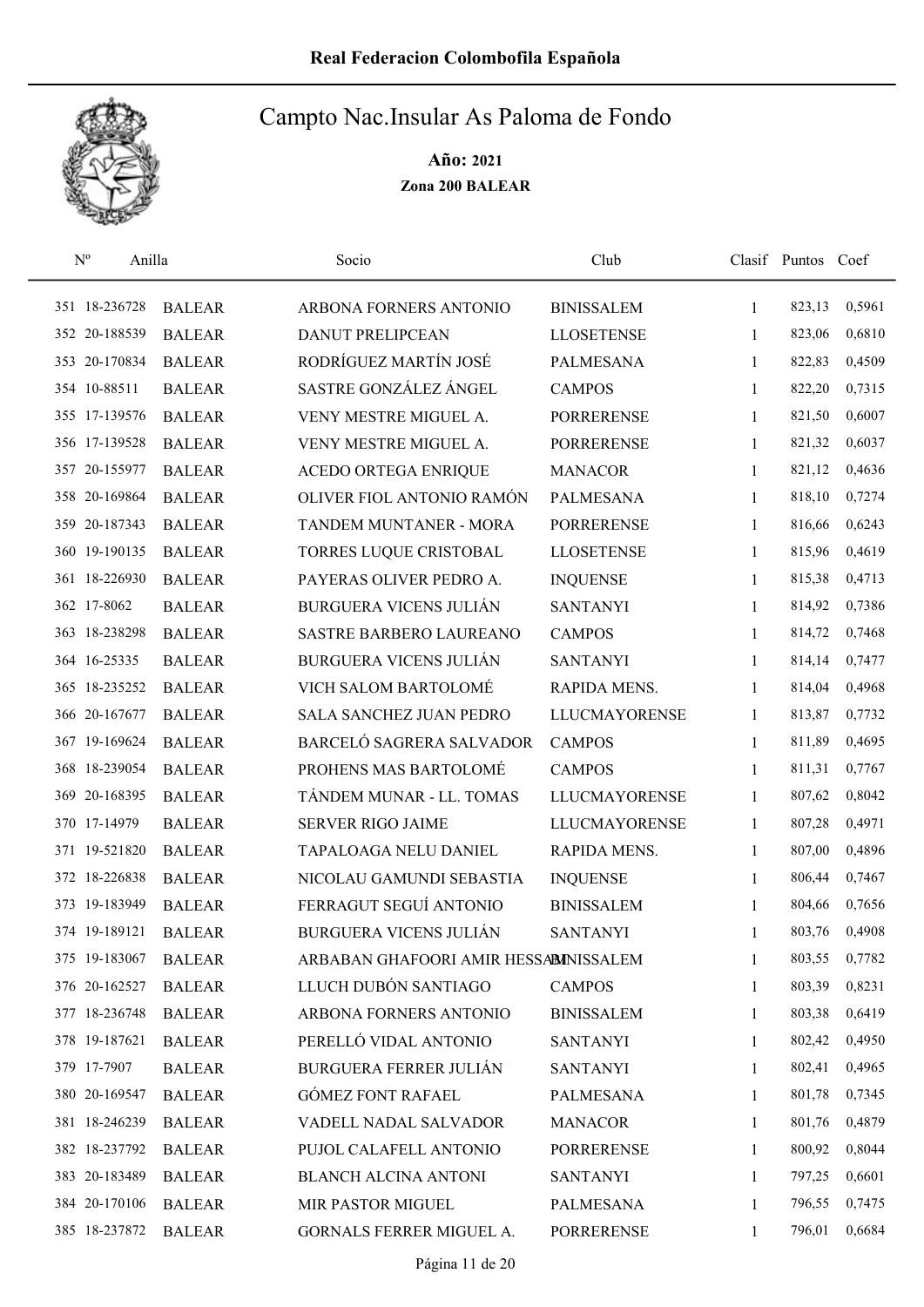

| $N^{\rm o}$   | Anilla        | Socio                               | Club                 |              | Clasif Puntos Coef |        |
|---------------|---------------|-------------------------------------|----------------------|--------------|--------------------|--------|
| 386 20-182885 | <b>BALEAR</b> | PERELLÓ VIDAL LORENZO               | <b>SANTANYI</b>      | $\mathbf{1}$ | 795,59             | 0,7996 |
| 387 19-180360 | <b>BALEAR</b> | LORENTE VÁZQUEZ ANDRÉS              | RAPIDA MENS.         | 1            | 795,31             | 0,5218 |
| 388 20-168091 | <b>BALEAR</b> | BONET ESCALAS BERNARDO              | <b>LLUCMAYORENSE</b> | 1            | 795,24             | 0,5146 |
| 389 18-239159 | <b>BALEAR</b> | PROHENS MAS BARTOLOMÉ               | <b>CAMPOS</b>        | 1            | 793,84             | 0,5110 |
| 390 17-12829  | <b>BALEAR</b> | PROHENS VICENS BARTOLOMÉ            | <b>CAMPOS</b>        | $\mathbf{1}$ | 793,66             | 0,8133 |
| 391 20-164248 | <b>BALEAR</b> | <b>SASTRE SANNA PABLO</b>           | <b>ES PILARI</b>     | $\mathbf{1}$ | 791,03             | 0,7663 |
| 392 17-14964  | <b>BALEAR</b> | <b>SERVER RIGO JAIME</b>            | <b>LLUCMAYORENSE</b> | $\mathbf{1}$ | 790,49             | 0,8362 |
| 393 20-184524 | <b>BALEAR</b> | <b>BALLESTER AMER ANTONIO</b>       | RAPIDA MENS.         | 1            | 789,58             | 0,7660 |
| 394 17-11101  | <b>BALEAR</b> | <b>SOLER MESTRE PEDRO</b>           | <b>PORRERENSE</b>    | $\mathbf{1}$ | 789,31             | 0,6803 |
| 395 20-162573 | <b>BALEAR</b> | LLUCH DUBÓN SANTIAGO                | <b>CAMPOS</b>        | 1            | 788,31             | 0,8582 |
| 396 19-187576 | <b>BALEAR</b> | PERELLÓ VIDAL ANTONIO               | <b>SANTANYI</b>      | 1            | 786,74             | 0,5147 |
| 397 19-188955 | <b>BALEAR</b> | ADROVER VIDAL BARTOLOMÉ             | <b>SANTANYI</b>      | 1            | 786,19             | 0,8216 |
| 398 17-10312  | <b>BALEAR</b> | COLL BARCELÓ ANTONIO                | <b>RAPIDA MENS.</b>  | 1            | 784,15             | 0,8273 |
| 399 16-28712  | <b>BALEAR</b> | PUJOL CALAFELL ANTONIO              | <b>PORRERENSE</b>    | 1            | 783,57             | 0,8422 |
| 400 18-232513 | <b>BALEAR</b> | <b>BLANCH ALCINA ANTONI</b>         | <b>SANTANYI</b>      | $\mathbf{1}$ | 782,88             | 0,5150 |
| 401 18-265364 | <b>BALEAR</b> | <b>SALADO RODRÍGUEZ VÍCTOR</b>      | RAPIDA MENS.         | 1            | 782,00             | 0,7984 |
| 402 19-171803 | <b>BALEAR</b> | TRUYOLS SANSÓ SEBASTIÁN             | <b>MANACOR</b>       | 1            | 778,87             | 0,6840 |
| 403 19-184578 | <b>BALEAR</b> | ARBONA FORNERS ANTONIO              | <b>BINISSALEM</b>    | $\mathbf{1}$ | 778,70             | 0,7122 |
| 404 19-180351 | <b>BALEAR</b> | LORENTE VÁZQUEZ ANDRÉS              | RAPIDA MENS.         | 1            | 774,25             | 0,5318 |
| 405 07-88672  | <b>BALEAR</b> | <b>JAUME OLIVER ANTONIA</b>         | <b>ES PILARI</b>     | 1            | 773,16             | 0,8195 |
| 406 19-184697 | <b>BALEAR</b> | MARTÍ VALLES GUILLERMO              | <b>BINISSALEM</b>    | $\mathbf{1}$ | 773,08             | 0,8442 |
| 407 20-164266 | <b>BALEAR</b> | MONTILLA MORENO FRANCISCO ÆS PILARI |                      | 1            | 771,84             | 0,8260 |
| 408 19-184150 | <b>BALEAR</b> | SAURINA MORAGUES MIGUEL             | <b>BINISSALEM</b>    | 1            | 770,80             | 0,8378 |
| 409 18-237803 | <b>BALEAR</b> | GORNALS FERRER MIGUEL A.            | <b>PORRERENSE</b>    | 1            | 767,51             | 0,5389 |
| 410 20-162517 | <b>BALEAR</b> | LLUCH DUBÓN SANTIAGO                | <b>CAMPOS</b>        | 1            | 766,50             | 0,8901 |
| 411 18-258244 | <b>BALEAR</b> | <b>SALAS LLADÓ MIGUEL</b>           | A. POLLESINA         | 1            | 765,36             | 0,5124 |
| 412 19-179899 | <b>BALEAR</b> | LLADÓ BONET JOSÉ                    | <b>LA DEPORTIVA</b>  | 1            | 765,31             | 0,8423 |
| 413 17-21462  | <b>BALEAR</b> | LEBRÓN LINARES JOSÉ                 | <b>MANACOR</b>       | 1            | 763,11             | 0,5403 |
| 414 17-21192  | <b>BALEAR</b> | CRUELLAS ROSELLÓ JULIÁN             | <b>MANACOR</b>       | 1            | 762,26             | 0,7649 |
| 415 20-171275 | <b>BALEAR</b> | BUÑOLA QUETGLAS PEDRO A.            | <b>INQUENSE</b>      | 1            | 760,38             | 0,5326 |
| 416 20-172237 | <b>BALEAR</b> | TERRASSA COSTA MATEO                | <b>BINISSALEM</b>    | 1            | 759,38             | 0,5595 |
| 417 17-10844  | <b>BALEAR</b> | GORNALS FERRER MIGUEL A.            | <b>PORRERENSE</b>    | 1            | 758,02             | 0,7844 |
| 418 19-164368 | <b>BALEAR</b> | TÁNDEM ABRINES CAMPOS               | <b>LLOSETENSE</b>    | 1            | 757,77             | 0,8612 |
| 419 20-185647 | <b>BALEAR</b> | TAPALOAGA NELU DANIEL               | RAPIDA MENS.         | 1            | 756,38             | 0,5440 |
| 420 19-170068 | <b>BALEAR</b> | BARCELÓ GARCÍAS JAIME               | <b>CAMPOS</b>        | 1            | 756,08             | 0,8681 |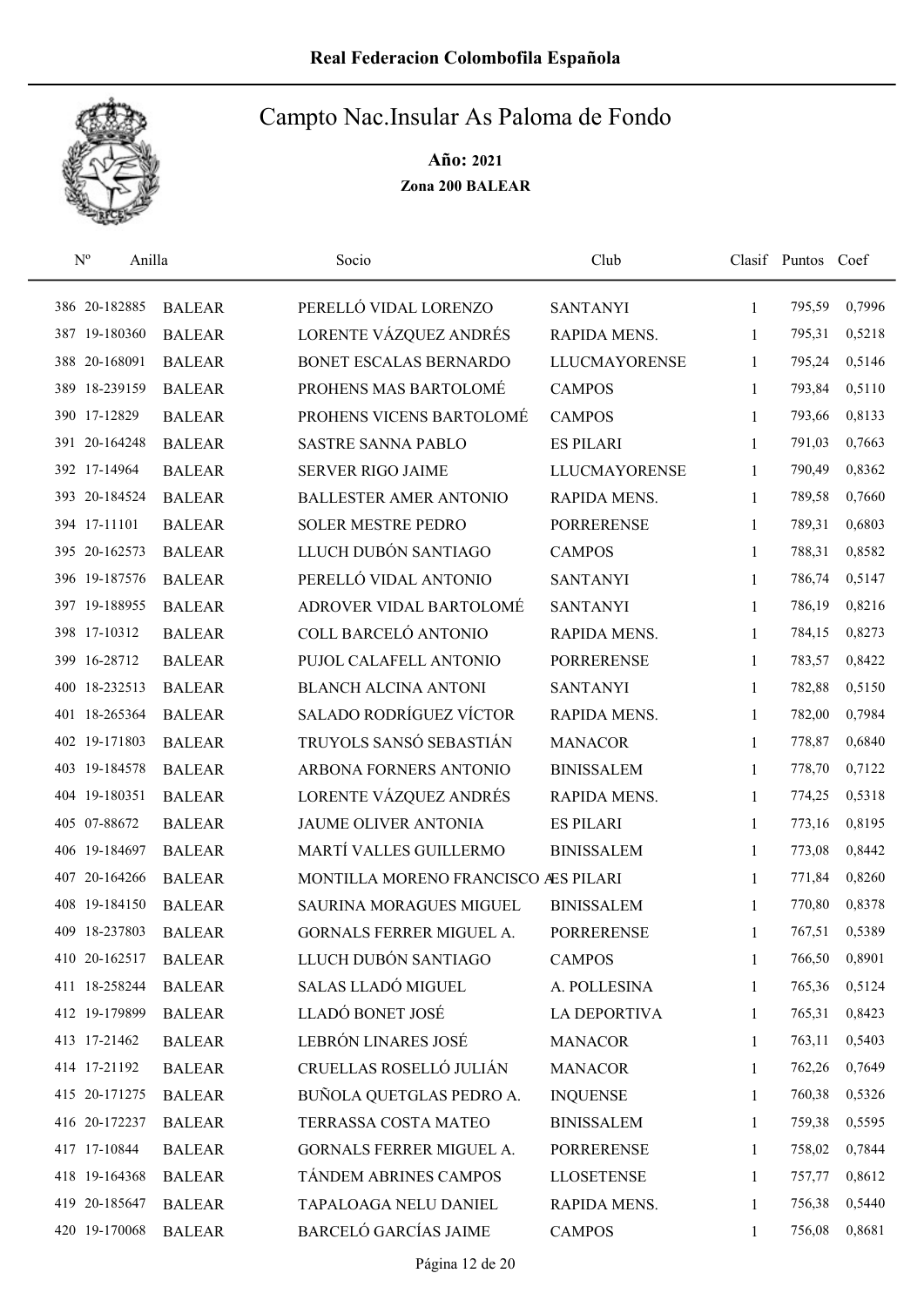

| $\mathbf{N}^{\text{o}}$ | Anilla        | Socio                                     | Club                 |              | Clasif Puntos Coef |        |
|-------------------------|---------------|-------------------------------------------|----------------------|--------------|--------------------|--------|
| 421 19-169875           | <b>BALEAR</b> | PROHENS VICENS BARTOLOMÉ                  | <b>CAMPOS</b>        | $\mathbf{1}$ | 755,19             | 0,5373 |
| 422 18-231070           | <b>BALEAR</b> | AMENGUAL BENNASAR LLORENÇ BINISSALEM      |                      | 1            | 754,56             | 0,5731 |
| 423 20-169714           | <b>BALEAR</b> | FANDIÑO RODRÍGUEZ HANZEL                  | <b>PALMESANA</b>     | 1            | 752,14             | 0,8673 |
| 424 17-13156            | <b>BALEAR</b> | PROHENS MAS BARTOLOMÉ                     | <b>CAMPOS</b>        | $\mathbf{1}$ | 750,40             | 0,5574 |
| 425 18-241376           | <b>BALEAR</b> | TÁNDEM GERMÁN - BALLESTER                 | <b>LLUCMAYORENSE</b> | $\mathbf{1}$ | 750,26             | 0,5689 |
| 426 18-233238           | <b>BALEAR</b> | <b>BURGUERA VICENS JULIÁN</b>             | <b>SANTANYI</b>      | 1            | 749,75             | 0,5595 |
| 427 20-164347           | <b>BALEAR</b> | <b>BOSCH MIR JUAN</b>                     | <b>ES PILARI</b>     | $\mathbf{1}$ | 744,58             | 0,8721 |
| 428 19-175510           | <b>BALEAR</b> | VILCHES VILCHES TORCUATO                  | <b>ES PILARI</b>     | $\mathbf{1}$ | 743,90             | 0,8781 |
| 429 16-33404            | <b>BALEAR</b> | PROHENS MAS BARTOLOMÉ                     | <b>CAMPOS</b>        | 1            | 742,98             | 0,5774 |
| 430 18-234942           | <b>BALEAR</b> | ROTGER SÁNCHEZ MARCOS                     | RAPIDA MENS.         | 1            | 741,06             | 0,8805 |
| 431 19-188701           | <b>BALEAR</b> | <b>BURGUERA VIDAL ANTONIO</b>             | <b>SANTANYI</b>      | 1            | 740,21             | 0,5815 |
| 432 17-19524            | <b>BALEAR</b> | JUAN JORDÁ JUAN FCO.                      | <b>MENS. ARTA</b>    | 1            | 738,86             | 0,7863 |
| 433 20-173350           | <b>BALEAR</b> | OLIVER FIOL ANTONIO RAMÓN                 | <b>PALMESANA</b>     | 1            | 738,83             | 0,5973 |
| 434 19-186901           | <b>BALEAR</b> | ADROVER VIDAL BARTOLOMÉ                   | <b>SANTANYI</b>      | 1            | 738,74             | 0,5863 |
| 435 19-182897           | <b>BALEAR</b> | ADROVER LÓPEZ JUAN CARLOS                 | <b>PALMESANA</b>     | 1            | 738,16             | 0,8793 |
| 436 15-43632            | <b>BALEAR</b> | MONTSERRAT PUJOL JUAN                     | <b>LA DEPORTIVA</b>  | 1            | 737,87             | 0,6028 |
| 437 18-227646           | <b>BALEAR</b> | MAYOL CLADERA ARNALDO                     | <b>PALMESANA</b>     | $\mathbf{1}$ | 737,66             | 0,6076 |
| 438 18-231871           | <b>BALEAR</b> | PERELLÓ VIDAL LORENZO                     | <b>SANTANYI</b>      | 1            | 737,31             | 0,8854 |
| 439 19-160910           | <b>BALEAR</b> | NICOLAU GAMUNDI SEBASTIA                  | <b>INQUENSE</b>      | 1            | 735,92             | 0,8747 |
| 440 19-183185           | <b>BALEAR</b> | ARRON MORRO LUIS                          | <b>BINISSALEM</b>    | $\mathbf{1}$ | 735,63             | 0,8848 |
| 441 17-19760            | <b>BALEAR</b> | VIDAL JAUME DAMIÁN                        | <b>MANACOR</b>       | $\mathbf{1}$ | 731,13             | 0,8264 |
| 442 19-177331           | <b>BALEAR</b> | BARCELÓ TABERNER BARTOLOMÉLUCMAYORENSE    |                      | 1            | 723,56             | 0,9239 |
| 443 18-235380           | <b>BALEAR</b> | RODRÍGUEZ MARTÍN JOSÉ                     | <b>PALMESANA</b>     | 1            | 721,39             | 0,9080 |
| 444 19-260228           | <b>BALEAR</b> | FAHANDEZH-SAADI FAHANDEZH RDERBY MALLORCA |                      | 1            | 719,37             | 0,8968 |
| 445 19-191727           | <b>BALEAR</b> | FERRIOL MEZQUIDA GABRIEL                  | <b>MENS. ARTA</b>    | 1            | 718,98             | 0,5841 |
| 446 19-191605           | <b>BALEAR</b> | FERRIOL MEZQUIDA GABRIEL                  | MENS. ARTA           | 1            | 718,68             | 0,5872 |
| 447 17-19613            | <b>BALEAR</b> | JUAN JORDÁ JUAN FCO.                      | MENS. ARTA           | 1            | 718,48             | 0,8153 |
| 448 20-182890           | <b>BALEAR</b> | PERELLÓ VIDAL LORENZO                     | <b>SANTANYI</b>      | 1            | 718,28             | 0,9037 |
| 449 19-182111           | <b>BALEAR</b> | BIBILONI JAUME ANTONIO                    | <b>BINISSALEM</b>    | 1            | 717,79             | 0,6104 |
| 450 18-241212           | <b>BALEAR</b> | BARCELÓ TABERNER BARTOLOMÉLUCMAYORENSE    |                      | 1            | 711,49             | 0,9396 |
| 451 20-162266           | <b>BALEAR</b> | SASTRE BARBERO LAUREANO                   | <b>CAMPOS</b>        | 1            | 709,88             | 0,6062 |
| 452 19-171748           | <b>BALEAR</b> | TRUYOLS SANSÓ SEBASTIÁN                   | <b>MANACOR</b>       | 1            | 708,28             | 0,5999 |
| 453 17-3270             | <b>BALEAR</b> | <b>BARREIRO SEVILLA JOSE LUIS</b>         | PALMESANA            | 1            | 707,57             | 0,9277 |
| 454 19-164760           | <b>BALEAR</b> | CASTOR SASTRE BERNARDO                    | <b>LLOSETENSE</b>    | 1            | 705,34             | 0,8281 |
| 455 16-31746            | <b>BALEAR</b> | NÚÑEZ TORRES JUAN DE DIOS                 | A. POLLESINA         | 1            | 702,80             | 0,8919 |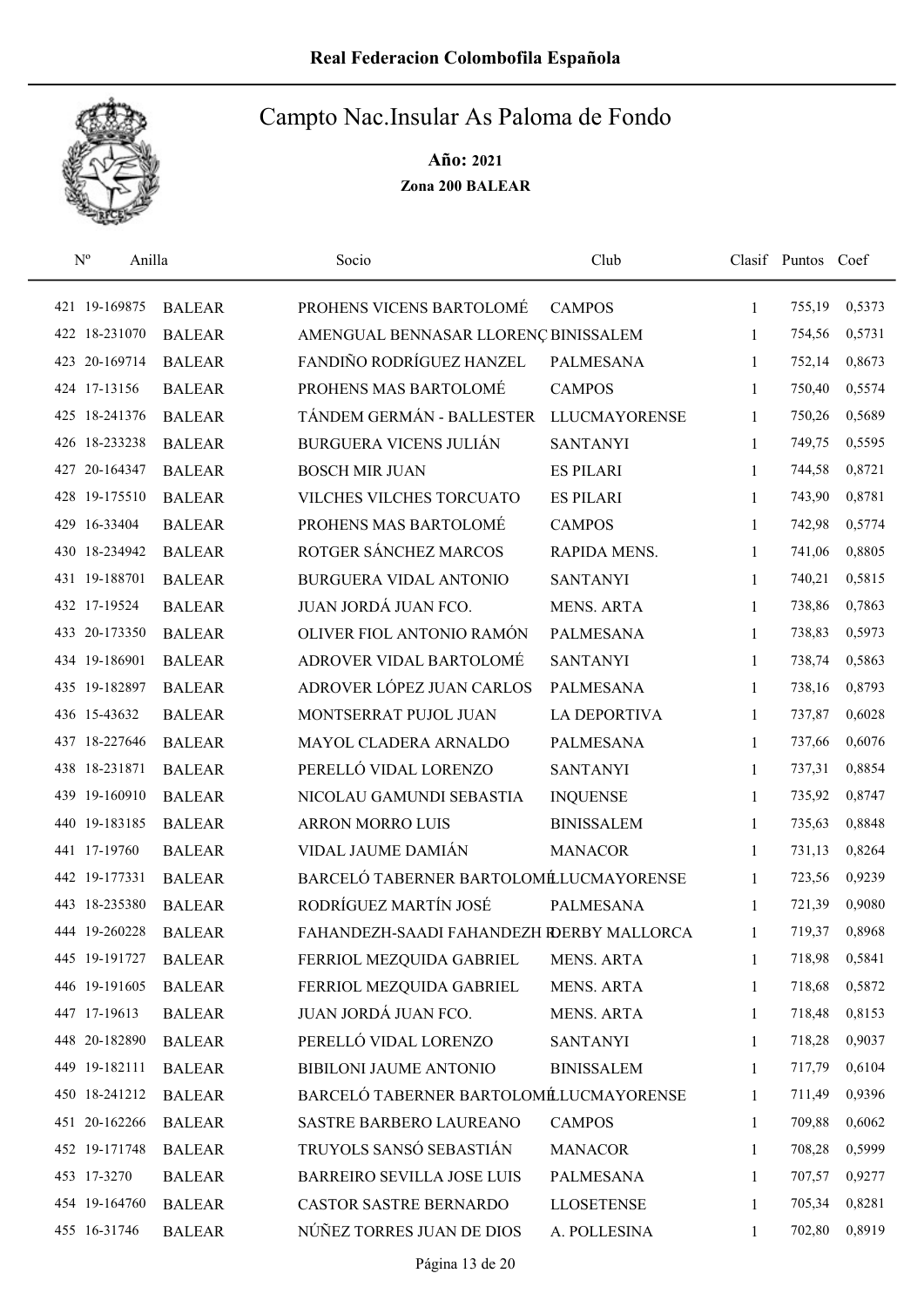

| $\mathbf{N}^{\text{o}}$ | Anilla        | Socio                                     | Club                 |              | Clasif Puntos Coef |        |
|-------------------------|---------------|-------------------------------------------|----------------------|--------------|--------------------|--------|
| 456 17-13805            | <b>BALEAR</b> | <b>GINARD GINARD JULIÁN</b>               | <b>CAMPOS</b>        | $\mathbf{1}$ | 702,76             | 0,6231 |
| 457 19-180784           | <b>BALEAR</b> | RODRÍGUEZ MARTÍN JOSÉ                     | <b>PALMESANA</b>     | 1            | 702,51             | 0,6436 |
| 458 20-171254           | <b>BALEAR</b> | PAYERAS OLIVER PEDRO A.                   | <b>INQUENSE</b>      | 1            | 701,81             | 0,9026 |
| 459 18-231605           | <b>BALEAR</b> | SERRA BONET ANTONIO                       | <b>SANTANYI</b>      | 1            | 700,80             | 0,9278 |
| 460 18-246495           | <b>BALEAR</b> | JUAN JORDÁ JUAN FCO.                      | <b>MENS. ARTA</b>    | 1            | 700,05             | 0,8298 |
| 461 20-300227           | <b>BALEAR</b> | ROMERO CUENCA JOSÉ                        | <b>LLOSETENSE</b>    | $\mathbf{1}$ | 699,96             | 0,9279 |
| 462 20-182548           | <b>BALEAR</b> | BURGUERA VIDAL ANTONIO                    | <b>SANTANYI</b>      | $\mathbf{1}$ | 699,66             | 0,9287 |
| 463 20-169871           | <b>BALEAR</b> | OLIVER FIOL ANTONIO RAMÓN                 | <b>PALMESANA</b>     | $\mathbf{1}$ | 697,34             | 0,9371 |
| 464 19-169395           | <b>BALEAR</b> | SASTRE GONZÁLEZ ÁNGEL                     | <b>CAMPOS</b>        | $\mathbf{1}$ | 695,83             | 0,6260 |
| 465 17-7898             | <b>BALEAR</b> | <b>BURGUERA FERRER JULIÁN</b>             | <b>SANTANYI</b>      | 1            | 693,38             | 0,9407 |
| 466 20-174188           | <b>BALEAR</b> | ARRON MORRO LUIS                          | <b>BINISSALEM</b>    | $\mathbf{1}$ | 692,81             | 0,6449 |
| 467 19-160860           | <b>BALEAR</b> | QUETGLAS GAMUNDI SEBASTIÁN INQUENSE       |                      | $\mathbf{1}$ | 692,44             | 0,9287 |
| 468 18-231556           | <b>BALEAR</b> | <b>BURGUERA VICENS JULIÁN</b>             | <b>SANTANYI</b>      | 1            | 692,29             | 0,6249 |
| 469 18-247167           | <b>BALEAR</b> | BLANQUER DOMENGE GUILLERMOMANACOR         |                      | $\mathbf{1}$ | 691,57             | 0,8640 |
| 470 16-33061            | <b>BALEAR</b> | PROHENS MAS BARTOLOMÉ                     | <b>CAMPOS</b>        | $\mathbf{1}$ | 691,24             | 0,9586 |
| 471 19-176335           | <b>BALEAR</b> | <b>SERVER RIGO JAIME</b>                  | <b>LLUCMAYORENSE</b> | 1            | 691,14             | 0,6449 |
| 472 19-184176           | <b>BALEAR</b> | SAURINA MORAGUES MIGUEL                   | <b>BINISSALEM</b>    | $\mathbf{1}$ | 689,85             | 0,9418 |
| 473 20-169551           | <b>BALEAR</b> | <b>GÓMEZ FONT RAFAEL</b>                  | <b>PALMESANA</b>     | $\mathbf{1}$ | 688,15             | 0,9568 |
| 474 14-28577            | <b>BALEAR</b> | TANDEM JORDI - TOLO                       | <b>MANACOR</b>       | 1            | 687,99             | 0,6339 |
| 475 20-169857           | <b>BALEAR</b> | OLIVER FIOL ANTONIO RAMÓN                 | <b>PALMESANA</b>     | 1            | 686,31             | 0,6570 |
| 476 20-169382           | <b>BALEAR</b> | <b>BARREIRO SEVILLA JOSE LUIS</b>         | <b>PALMESANA</b>     | 1            | 686,31             | 0,9501 |
| 477 20-181973           | <b>BALEAR</b> | VADELL FUSTER BUENAVENTURAMENS. ARTA      |                      | 1            | 685,24             | 0,8499 |
| 478 18-231600           | <b>BALEAR</b> | SERRA BONET ANTONIO                       | <b>SANTANYI</b>      | 1            | 684,50             | 0,6418 |
| 479 19-182503           | <b>BALEAR</b> | <b>LLABRES DEYA LUCAS</b>                 | <b>BINISSALEM</b>    | 1            | 684,15             | 0,6685 |
| 480 19-50492            | <b>BALEAR</b> | MUNTANER ORELL JOSÉ                       | A. POLLESINA         | 1            | 684,12             | 0,9296 |
| 481 20-184888           | <b>BALEAR</b> | LORENTE VÁZQUEZ ANDRÉS                    | RAPIDA MENS.         | 1            | 683,96             | 0,9725 |
| 482 18-259332           | <b>BALEAR</b> | RIBOT RAMIS ANTONIO                       | <b>ES PILARI</b>     | 1            | 682,45             | 0,9731 |
| 483 19-177848           | <b>BALEAR</b> | FAHANDEZH-SAADI FAHANDEZH RDERBY MALLORCA |                      | 1            | 679,52             | 0,9611 |
| 484 20-188491           | <b>BALEAR</b> | DANUT PRELIPCEAN                          | <b>LLOSETENSE</b>    | 1            | 679,25             | 0,9327 |
| 485 17-12914            | <b>BALEAR</b> | <b>GINARD LLADÓ JAIME</b>                 | <b>CAMPOS</b>        | 1            | 678,32             | 0,6512 |
| 486 20-184029           | <b>BALEAR</b> | <b>CABOT BRUNET JUAN</b>                  | RAPIDA MENS.         | 1            | 677,74             | 0,6779 |
| 487 19-175490           | <b>BALEAR</b> | SORELL SALVA GABRIEL                      | <b>ES PILARI</b>     | 1            | 674,12             | 0,6870 |
| 488 20-174585           | <b>BALEAR</b> | PONS FERRER JUAN                          | <b>BINISSALEM</b>    | 1            | 673,87             | 0,9797 |
| 489 17-36530            | <b>BALEAR</b> | BURGUERA VIDAL ANTONIO                    | <b>SANTANYI</b>      | 1            | 673,23             | 0,6665 |
| 490 20-187426           | <b>BALEAR</b> | PERELLÓ PUJADAS CRISTOBAL                 | <b>LLOSETENSE</b>    | 1            | 673,21             | 0,6822 |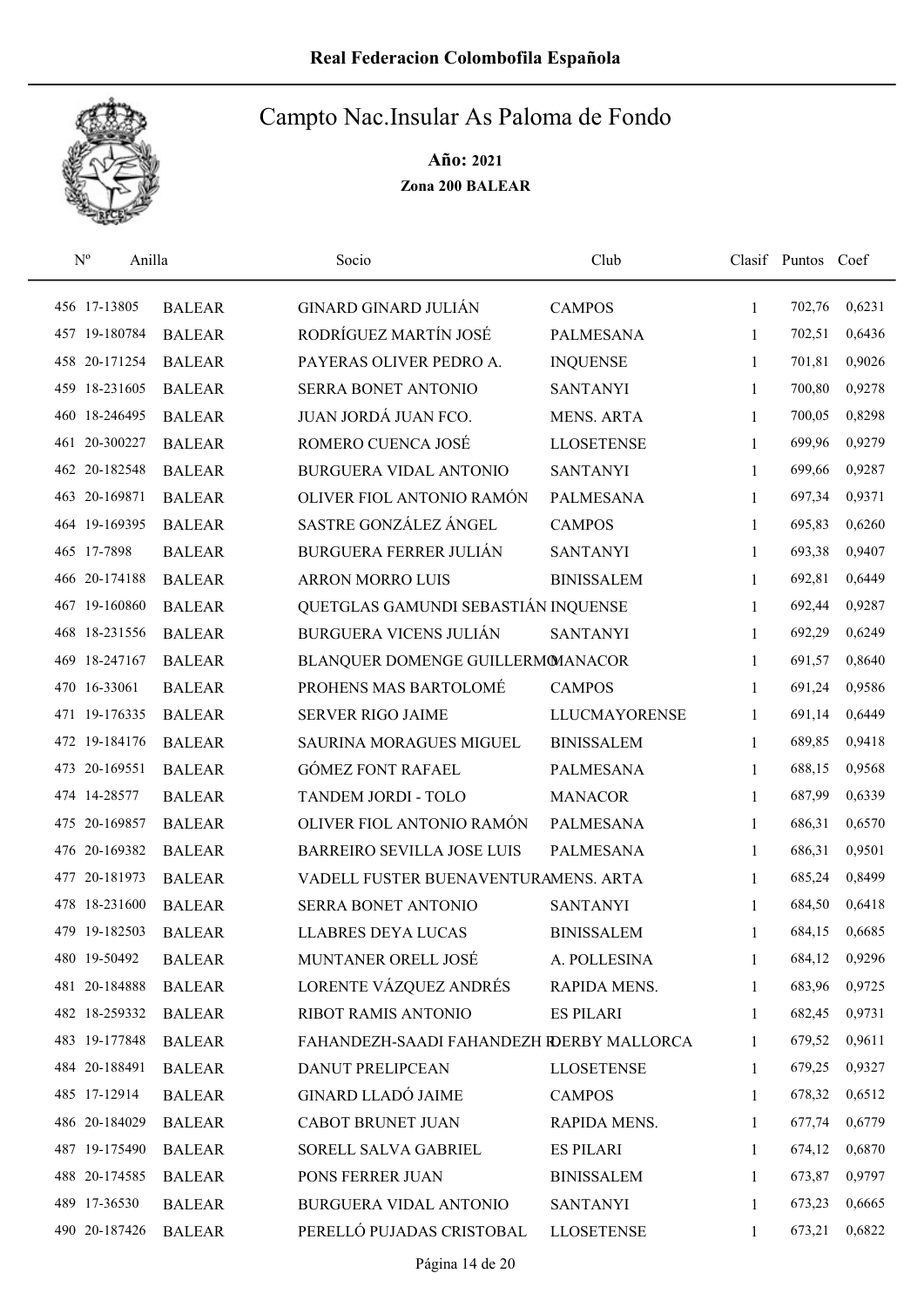

| $\mathbf{N}^{\text{o}}$ | Anilla |               | Socio                                  | Club                 |              | Clasif Puntos Coef |        |
|-------------------------|--------|---------------|----------------------------------------|----------------------|--------------|--------------------|--------|
| 491 19-274584           |        | <b>BALEAR</b> | VERGER PIZA JUAN                       | <b>BINISSALEM</b>    | 1            | 672,27             | 0,6888 |
| 492 18-237059           |        | <b>BALEAR</b> | NADAL PERELLÓ GABRIEL                  | <b>PORRERENSE</b>    | 1            | 672,06             | 0,8772 |
| 493 14-29443            |        | <b>BALEAR</b> | <b>SOLER MESTRE PEDRO</b>              | <b>PORRERENSE</b>    | $\mathbf{1}$ | 670,91             | 0,6772 |
| 494 16-25704            |        | <b>BALEAR</b> | PONS VIDAL DAMIÁN                      | <b>SANTANYI</b>      | 1            | 670,61             | 0,9694 |
| 495 20-171182           |        | <b>BALEAR</b> | BUÑOLA QUETGLAS PEDRO A.               | <b>INQUENSE</b>      | 1            | 669,11             | 0,9536 |
| 496 19-179345           |        | <b>BALEAR</b> | JAUME OLIVER ANTONIA                   | <b>ES PILARI</b>     | $\mathbf{1}$ | 666,02             | 0,7016 |
| 497 18-226905           |        | <b>BALEAR</b> | NICOLAU GAMUNDI SEBASTIA               | <b>INQUENSE</b>      | 1            | 664,73             | 0,9722 |
| 498 19-175932           |        | <b>BALEAR</b> | VILCHES VILCHES TORCUATO               | <b>ES PILARI</b>     | 1            | 663,84             | 0,7098 |
| 499 19-160757           |        | <b>BALEAR</b> | QUETGLAS GAMUNDI SEBASTIÁN INQUENSE    |                      | 1            | 660,87             | 0,9771 |
| 500 18-258992           |        | <b>BALEAR</b> | LUCESCU VALENTIN                       | A. POLLESINA         | 1            | 657,76             | 0,6772 |
| 501 20-170574           |        | <b>BALEAR</b> | MARTÍNEZ POZO JANSEL M.                | <b>PALMESANA</b>     | 1            | 657,67             | 1,0076 |
| 502 19-169865           |        | <b>BALEAR</b> | PROHENS VICENS BARTOLOMÉ               | <b>CAMPOS</b>        | 1            | 654,42             | 0,6998 |
| 503 20-164202           |        | <b>BALEAR</b> | <b>SASTRE SANNA PABLO</b>              | <b>ES PILARI</b>     | 1            | 653,01             | 0,7188 |
| 504 19-188221           |        | <b>BALEAR</b> | NICOLAU NOGUERA PEDRO                  | <b>SANTANYI</b>      | 1            | 652,54             | 0,9210 |
| 505 18-244911           |        | <b>BALEAR</b> | <b>LLABRES DEYA LUCAS</b>              | <b>BINISSALEM</b>    | 1            | 649,04             | 0,7153 |
| 506 18-226635           |        | <b>BALEAR</b> | BUÑOLA QUETGLAS PEDRO A.               | <b>INQUENSE</b>      | 1            | 648,78             | 0,6940 |
| 507 19-193622           |        | <b>BALEAR</b> | <b>CUADRADO TENOR FCO. JOSÉ</b>        | <b>LLOSETENSE</b>    | 1            | 645,16             | 0,6921 |
| 508 20-174292           |        | <b>BALEAR</b> | FERNANDEZ FERNANDEZ DAVID              | <b>BINISSALEM</b>    | 1            | 645,03             | 1,0207 |
| 509 20-168426           |        | <b>BALEAR</b> | BARCELÓ TABERNER BARTOLOMÉLUCMAYORENSE |                      | 1            | 643,14             | 0,7205 |
| 510 18-235275           |        | <b>BALEAR</b> | VICH SALOM BARTOLOMÉ                   | RAPIDA MENS.         | $\mathbf{1}$ | 642,04             | 0,7303 |
| 511 18-238396           |        | <b>BALEAR</b> | SASTRE GONZÁLEZ ÁNGEL                  | <b>CAMPOS</b>        | $\mathbf{1}$ | 641,36             | 0,7116 |
| 512 16-12164            |        | <b>BALEAR</b> | MAHINDO ALEMANY ANTONI J.              | <b>BINISSALEM</b>    | 1            | 640,84             | 0,7303 |
| 513 20-171304           |        | <b>BALEAR</b> | PAYERAS OLIVER PEDRO A.                | <b>INQUENSE</b>      | 1            | 640,26             | 0,9776 |
| 514 19-178064           |        | <b>BALEAR</b> | NADAL PERELLÓ GABRIEL                  | <b>PORRERENSE</b>    | 1            | 637,87             | 0,7210 |
| 515 19-172416           |        | <b>BALEAR</b> | VADELL FUSTER BUENAVENTURAMENS. ARTA   |                      | 1            | 637,78             | 0,7113 |
| 516 19-193695           |        | <b>BALEAR</b> | TORRES LUQUE CRISTOBAL                 | <b>LLOSETENSE</b>    | 1            | 636,15             | 0,7135 |
| 517 20-169516           |        | <b>BALEAR</b> | <b>GÓMEZ FONT RAFAEL</b>               | PALMESANA            | 1            | 634,76             | 0,7561 |
| 518 20-187173           |        | <b>BALEAR</b> | SOLER MESTRE PEDRO                     | PORRERENSE           | 1            | 633,51             | 0,7420 |
| 519 20-170974           |        | <b>BALEAR</b> | NICOLAU GAMUNDI SEBASTIA               | <b>INQUENSE</b>      | 1            | 633,12             | 0,7382 |
| 520 19-191628           |        | <b>BALEAR</b> | FERRIOL MEZQUIDA GABRIEL               | MENS. ARTA           | 1            | 632,80             | 0,7293 |
| 521 17-636              |        | <b>BALEAR</b> | MONTSERRAT PUJOL JUAN                  | LA DEPORTIVA         | 1            | 632,75             | 1,0308 |
| 522 17-33507            |        | <b>BALEAR</b> | TÁNDEM VILCHEZ SANCHEZ                 | <b>LLOSETENSE</b>    | 1            | 631,62             | 0,7553 |
| 523 19-177745           |        | <b>BALEAR</b> | OLLER MOJER MIGUEL ÁNGEL               | <b>LLUCMAYORENSE</b> | 1            | 630,28             | 0,7490 |
| 524 17-28248            |        | <b>BALEAR</b> | CASTOR SASTRE BERNARDO                 | <b>LLOSETENSE</b>    | 1            | 627,88             | 0,9422 |
| 525 20-170936           |        | <b>BALEAR</b> | NICOLAU GAMUNDI SEBASTIA               | <b>INQUENSE</b>      | 1            | 627,71             | 0,7612 |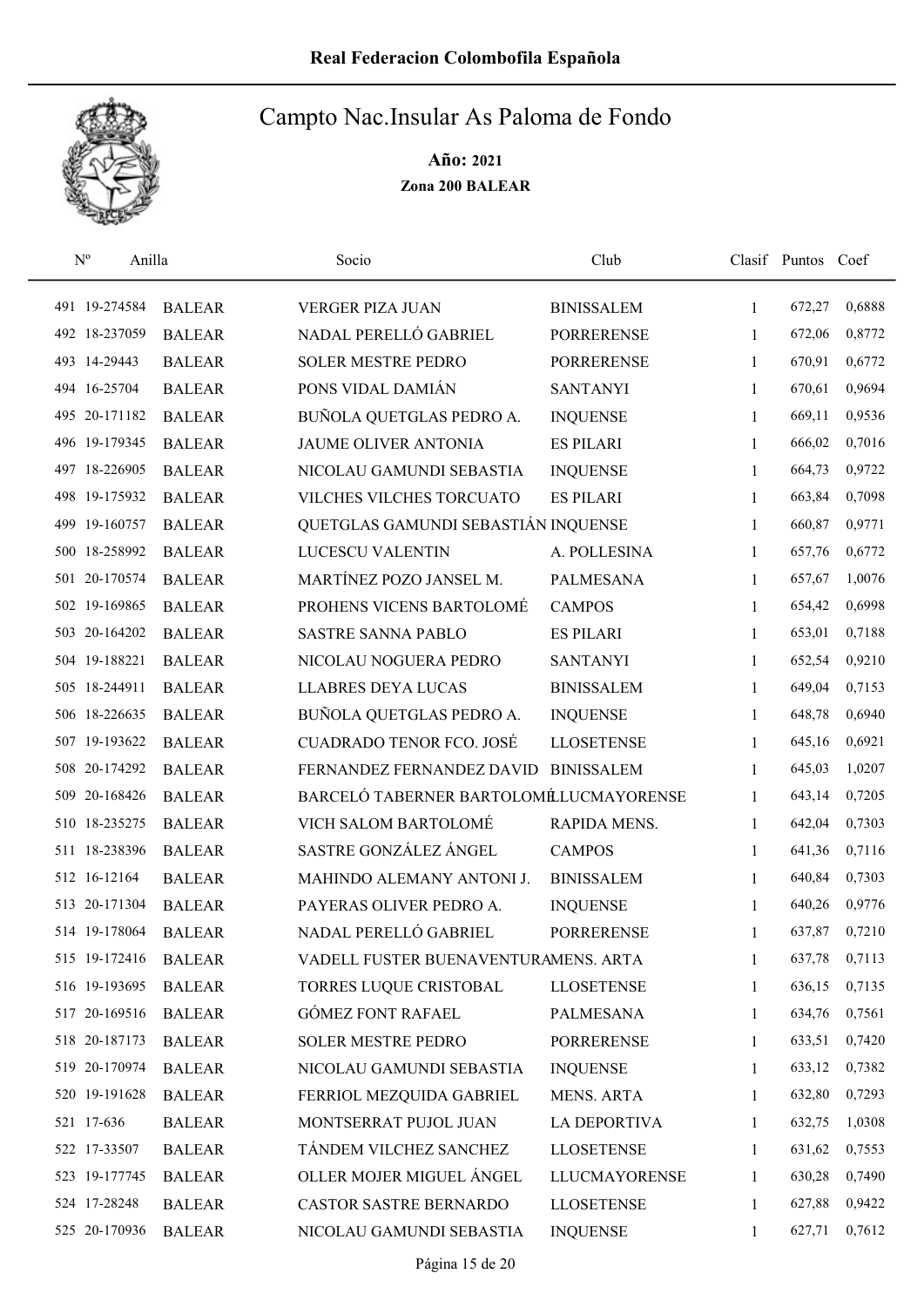

| $\rm N^o$     | Anilla    |               | Socio                                  | Club                 |              | Clasif Puntos Coef |        |
|---------------|-----------|---------------|----------------------------------------|----------------------|--------------|--------------------|--------|
| 526 19-172766 |           | <b>BALEAR</b> | SERVERA SERVERA JUAN                   | <b>MANACOR</b>       | 1            | 625,93             | 0,7435 |
| 527 20-177720 |           | <b>BALEAR</b> | <b>VIVES GRAS MARCOS</b>               | <b>LA DEPORTIVA</b>  | 1            | 620,64             | 0,7925 |
| 528 20-164274 |           | <b>BALEAR</b> | MONTILLA MORENO FRANCISCO ÆS PILARI    |                      | 1            | 619,88             | 0,7866 |
| 529           | 20-186601 | <b>BALEAR</b> | TANDEM MUNTANER - MORA                 | <b>PORRERENSE</b>    | 1            | 619,44             | 0,8018 |
| 530 18-259704 |           | <b>BALEAR</b> | TÁNDEM VILCHEZ SANCHEZ                 | <b>LLOSETENSE</b>    | 1            | 617,64             | 0,7997 |
| 531 20-170142 |           | <b>BALEAR</b> | <b>MIR PASTOR MIGUEL</b>               | <b>PALMESANA</b>     | 1            | 615,80             | 0,8046 |
| 532 18-255837 |           | <b>BALEAR</b> | PERELLÓ PUJADAS CRISTOBAL              | <b>LLOSETENSE</b>    | 1            | 615,35             | 1,0134 |
| 533 17-21195  |           | <b>BALEAR</b> | CRUELLAS ROSELLÓ JULIÁN                | <b>MANACOR</b>       | 1            | 614,69             | 0,7943 |
| 534 18-260053 |           | <b>BALEAR</b> | RIBOT RAMIS ANTONIO                    | <b>ES PILARI</b>     | 1            | 614,64             | 1,0536 |
| 535 16-26722  |           | <b>BALEAR</b> | <b>BURGUERA FERRER JULIÁN</b>          | <b>SANTANYI</b>      | 1            | 614,47             | 0,7807 |
| 536 20-163302 |           | <b>BALEAR</b> | MUNTANER ORELL JOSÉ                    | A. POLLESINA         | 1            | 614,31             | 0,7762 |
| 537 19-177082 |           | <b>BALEAR</b> | BONET ESCALAS BERNARDO                 | <b>LLUCMAYORENSE</b> | 1            | 612,66             | 0,8072 |
| 538 19-171725 |           | <b>BALEAR</b> | TRUYOLS SANSÓ SEBASTIÁN                | <b>MANACOR</b>       | 1            | 611,09             | 0,7839 |
| 539 17-6746   |           | <b>BALEAR</b> | NICOLAU NOGUERA PEDRO                  | <b>SANTANYI</b>      | 1            | 610,65             | 0,9686 |
| 540 20-187529 |           | <b>BALEAR</b> | FLUXA MULET GUILLERMO                  | <b>LLOSETENSE</b>    | 1            | 610,62             | 0,8124 |
| 541 19-164708 |           | <b>BALEAR</b> | CASTOR SASTRE BERNARDO                 | <b>LLOSETENSE</b>    | 1            | 607,55             | 0,7875 |
| 542 19-173366 |           | <b>BALEAR</b> | <b>ACEDO ORTEGA ENRIQUE</b>            | <b>MANACOR</b>       | 1            | 605,66             | 0,7979 |
| 543 18-259592 |           | <b>BALEAR</b> | SORELL SALVA GABRIEL                   | <b>ES PILARI</b>     | 1            | 605,28             | 0,8306 |
| 544 19-189947 |           | <b>BALEAR</b> | MUNTANER ORELL JOSÉ                    | A. POLLESINA         | 1            | 605,18             | 0,7986 |
| 545 18-236707 |           | <b>BALEAR</b> | ARBONA FORNERS ANTONIO                 | <b>BINISSALEM</b>    | 1            | 603,86             | 0,8358 |
| 546 18-236738 |           | <b>BALEAR</b> | ARBONA FORNERS ANTONIO                 | <b>BINISSALEM</b>    | 1            | 603,39             | 0,8391 |
| 547 18-228735 |           | <b>BALEAR</b> | MAYOL CLADERA ARNALDO                  | <b>PALMESANA</b>     | 1            | 602,80             | 1,0491 |
| 548 16-27762  |           | <b>BALEAR</b> | <b>JAUME OLIVER ANTONIA</b>            | <b>ES PILARI</b>     | 1            | 600,69             | 0,8379 |
| 549 17-9448   |           | <b>BALEAR</b> | MOREY BARCELÓ SEBASTIÁN                | RAPIDA MENS.         | 1            | 599,65             | 1,0542 |
| 550 18-241647 |           | <b>BALEAR</b> | OLLER MOJER MIGUEL ÁNGEL               | <b>LLUCMAYORENSE</b> | 1            | 597,21             | 0,8430 |
| 551 20-168315 |           | <b>BALEAR</b> | TÁNDEM GERMÁN - BALLESTER              | <b>LLUCMAYORENSE</b> | 1            | 596,71             | 0,8433 |
| 552 16-28253  |           | <b>BALEAR</b> | TANDEM MUNTANER - MORA                 | <b>PORRERENSE</b>    | 1            | 593,02             | 0,8550 |
| 553 18-243664 |           | <b>BALEAR</b> | ARBABAN GHAFOORI AMIR HESSABINISSALEM  |                      | 1            | 591,73             | 0,8544 |
| 554 19-179043 |           | <b>BALEAR</b> | GONZÁLEZ SITJAR JOSÉ MANUEL PORRERENSE |                      | 1            | 590,27             | 0,8467 |
| 555 17-12985  |           | <b>BALEAR</b> | <b>GINARD LLADÓ JAIME</b>              | <b>CAMPOS</b>        | $\mathbf{1}$ | 582,52             | 0,8443 |
| 556 19-183683 |           | <b>BALEAR</b> | TERRASSA COSTA MATEO                   | <b>BINISSALEM</b>    | 1            | 578,62             | 0,8812 |
| 557 18-239603 |           | <b>BALEAR</b> | BARCELÓ SAGRERA SALVADOR               | <b>CAMPOS</b>        | 1            | 578,48             | 0,8569 |
| 558 18-259512 |           | <b>BALEAR</b> | SORELL SALVA GABRIEL                   | <b>ES PILARI</b>     | 1            | 576,52             | 0,8887 |
| 559 19-184639 |           | <b>BALEAR</b> | ARBONA FORNERS ANTONIO                 | <b>BINISSALEM</b>    | 1            | 574,68             | 0,8687 |
| 560 17-19135  |           | <b>BALEAR</b> | VADELL NADAL SALVADOR                  | <b>MANACOR</b>       | 1            | 565,60             | 0,8405 |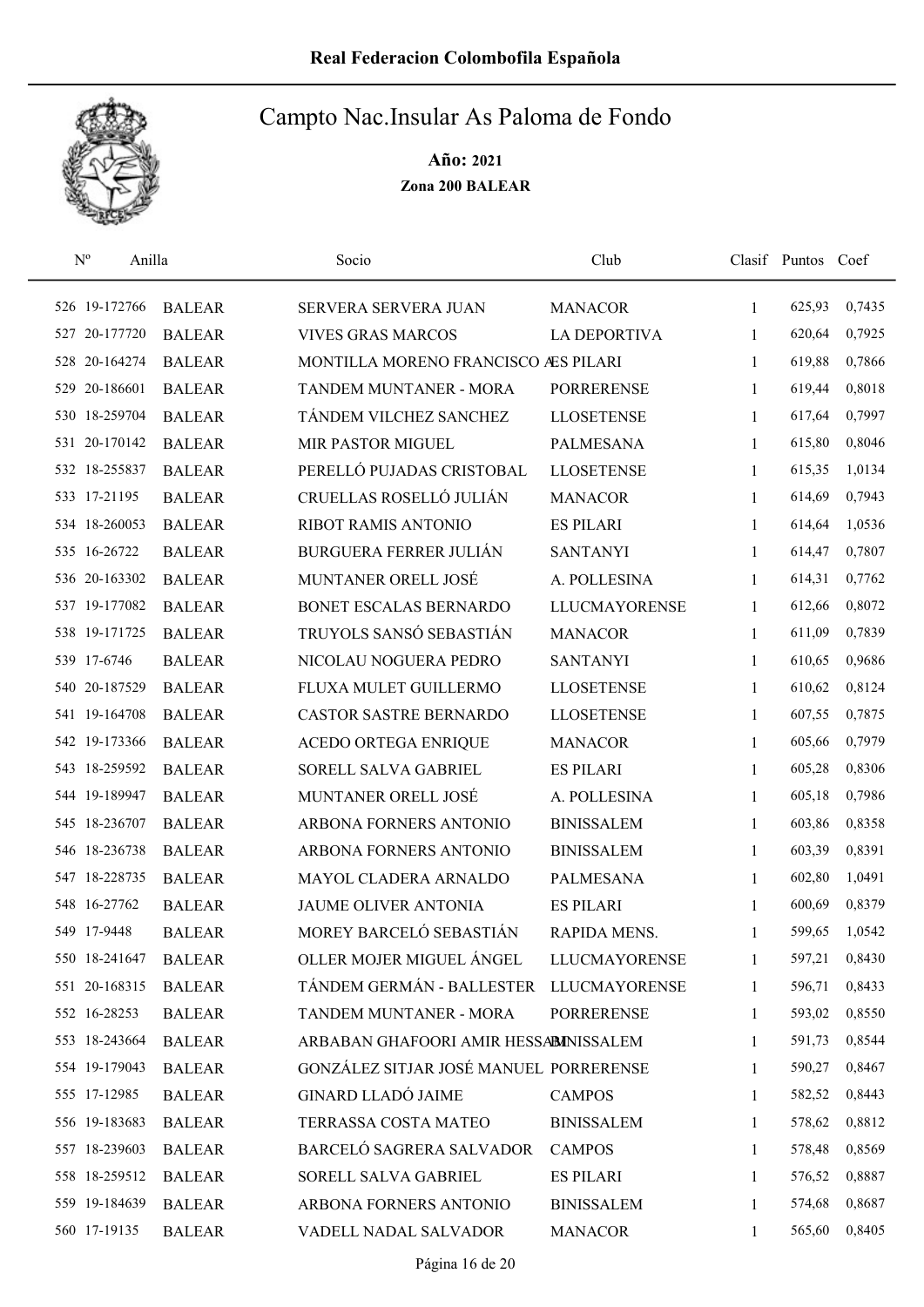

| $\mathbf{N}^{\text{o}}$ | Anilla |               | Socio                                | Club                 |              | Clasif Puntos Coef |        |
|-------------------------|--------|---------------|--------------------------------------|----------------------|--------------|--------------------|--------|
| 561 19-176756           |        | <b>BALEAR</b> | PROHENS SALOM ANDRÉS                 | <b>LLUCMAYORENSE</b> | 1            | 562,09             | 0,8815 |
| 562 13-22198            |        | <b>BALEAR</b> | <b>JAUME OLIVER ANTONIA</b>          | <b>ES PILARI</b>     | 1            | 561,24             | 0,9026 |
| 563 18-226297           |        | <b>BALEAR</b> | QUETGLAS GAMUNDI PEDRO               | <b>INQUENSE</b>      | 1            | 558,24             | 0,8805 |
| 564 19-177128           |        | <b>BALEAR</b> | <b>JAUME SASTRE JUAN</b>             | <b>LLUCMAYORENSE</b> | 1            | 549,94             | 0,9046 |
| 565 18-233171           |        | <b>BALEAR</b> | MONSERRAT CLAR JUAN                  | <b>SANTANYI</b>      | $\mathbf{1}$ | 544,72             | 0,8924 |
| 566 18-239785           |        | <b>BALEAR</b> | PROHENS VICENS BARTOLOMÉ             | <b>CAMPOS</b>        | $\mathbf{1}$ | 543,89             | 0,9054 |
| 567 18-259448           |        | <b>BALEAR</b> | <b>BOSCH MIR JUAN</b>                | <b>ES PILARI</b>     | $\mathbf{1}$ | 543,05             | 0,9184 |
| 568 19-175209           |        | <b>BALEAR</b> | <b>BOSCH MIR JUAN</b>                | <b>ES PILARI</b>     | $\mathbf{1}$ | 542,38             | 0,9252 |
| 569 20-164314           |        | <b>BALEAR</b> | <b>BOSCH MIR JUAN</b>                | <b>ES PILARI</b>     | 1            | 540,63             | 0,9320 |
| 570 19-177058           |        | <b>BALEAR</b> | BONET ESCALAS BERNARDO               | <b>LLUCMAYORENSE</b> | 1            | 540,37             | 1,0404 |
| 571 18-238727           |        | <b>BALEAR</b> | <b>GINARD GINARD JULIÁN</b>          | <b>CAMPOS</b>        | 1            | 539,53             | 0,9114 |
| 572 18-239647           |        | <b>BALEAR</b> | BARCELÓ SAGRERA SALVADOR             | <b>CAMPOS</b>        | 1            | 529,97             | 0,9062 |
| 573 20-171520           |        | <b>BALEAR</b> | QUETGLAS GAMUNDI SEBASTIÁN INQUENSE  |                      | 1            | 529,82             | 0,9020 |
| 574 19-181319           |        | <b>BALEAR</b> | MOREY BARCELÓ SEBASTIÁN              | RAPIDA MENS.         | $\mathbf{1}$ | 519,83             | 1,0702 |
| 575 19-169816           |        | <b>BALEAR</b> | PROHENS VICENS BARTOLOMÉ             | <b>CAMPOS</b>        | $\mathbf{1}$ | 516,48             | 0,9220 |
| 576 20-163214           |        | <b>BALEAR</b> | MUNTANER ORELL JOSÉ                  | A. POLLESINA         | 1            | 513,29             | 1,0070 |
| 577 19-190074           |        | <b>BALEAR</b> | TORRES LUQUE CRISTOBAL               | <b>LLOSETENSE</b>    | $\mathbf{1}$ | 512,53             | 1,0031 |
| 578 13-44900            |        | <b>BALEAR</b> | <b>SALVA FERRA PABLO</b>             | RAPIDA MENS.         | $\mathbf{1}$ | 512,20             | 0,9578 |
| 579 20-164299           |        | <b>BALEAR</b> | MONTILLA MORENO FRANCISCO AES PILARI |                      | 1            | 511,58             | 0,9576 |
| 580 20-184869           |        | <b>BALEAR</b> | TORRENS CAÑELLAS JOSÉ J.             | <b>LA DEPORTIVA</b>  | $\mathbf{1}$ | 510,46             | 1,0440 |
| 581 19-275069           |        | <b>BALEAR</b> | TORRES LUQUE CRISTOBAL               | <b>LLOSETENSE</b>    | $\mathbf{1}$ | 509,16             | 1,0060 |
| 582 17-7747             |        | <b>BALEAR</b> | SERRA BONET ANTONIO                  | <b>SANTANYI</b>      | 1            | 505,15             | 0,9234 |
| 583 20-185219           |        | <b>BALEAR</b> | FIDALGO BESTARD MIGUEL               | RAPIDA MENS.         | 1            | 504,40             | 0,9650 |
| 584 18-239111           |        | <b>BALEAR</b> | PROHENS MAS BARTOLOMÉ                | <b>CAMPOS</b>        | 1            | 500,97             | 1,0634 |
| 585 18-226488           |        | <b>BALEAR</b> | BUÑOLA QUETGLAS PEDRO A.             | <b>INQUENSE</b>      | 1            | 496,48             | 1,0315 |
| 586 16-39386            |        | <b>BALEAR</b> | QUETGLAS GAMUNDI SEBASTIÁN INQUENSE  |                      | 1            | 494,79             | 1,0467 |
| 587 19-181734           |        | <b>BALEAR</b> | TAPALOAGA NELU DANIEL                | RAPIDA MENS.         | 1            | 494,23             | 0,9621 |
| 588 18-247183           |        | <b>BALEAR</b> | BLANQUER DOMENGE GUILLERMOMANACOR    |                      | 1            | 488,16             | 1,0040 |
| 589 18-231837           |        | <b>BALEAR</b> | PERELLÓ VIDAL LORENZO                | <b>SANTANYI</b>      | 1            | 477,31             | 1,0661 |
| 590 19-178647           |        | <b>BALEAR</b> | NADAL PERELLÓ GABRIEL                | <b>PORRERENSE</b>    | 1            | 477,17             | 1,0136 |
| 591 18-247362           |        | <b>BALEAR</b> | CRUELLAS ROSELLÓ JULIÁN              | <b>MANACOR</b>       | 1            | 476,40             | 1,0329 |
| 592 20-162549           |        | <b>BALEAR</b> | LLUCH DUBÓN SANTIAGO                 | <b>CAMPOS</b>        | 1            | 471,47             | 1,1198 |
| 593 20-171357           |        | <b>BALEAR</b> | QUETGLAS GAMUNDI PEDRO               | <b>INQUENSE</b>      | 1            | 466,00             | 1,0682 |
| 594 20-164333           |        | <b>BALEAR</b> | <b>BOSCH MIR JUAN</b>                | <b>ES PILARI</b>     | 1            | 464,07             | 1,0964 |
| 595 18-246414           |        | <b>BALEAR</b> | JUAN JORDÁ JUAN FCO.                 | MENS. ARTA           | 1            | 463,17             | 0,8870 |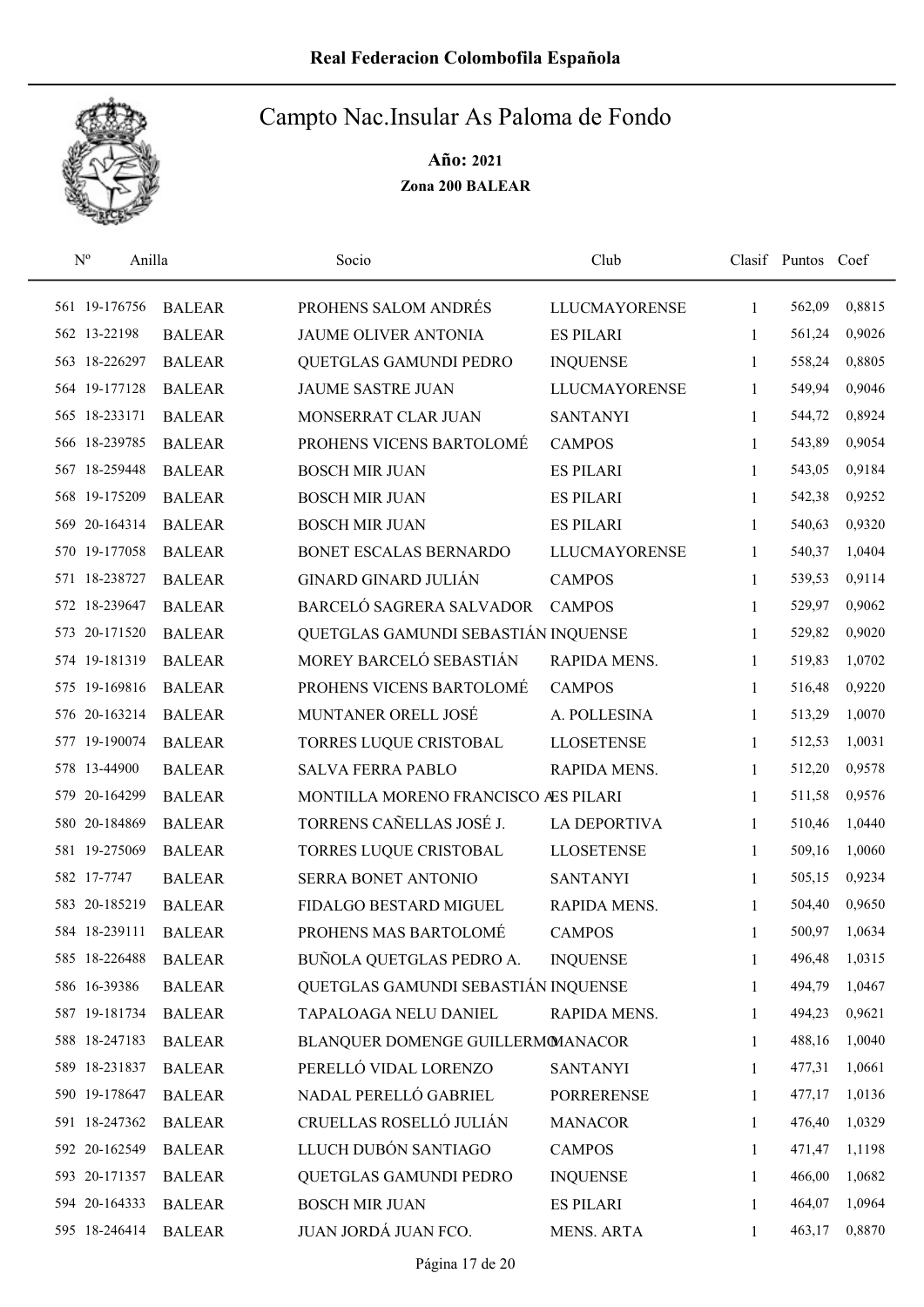

| $\mathbf{N}^{\text{o}}$ | Anilla        | Socio                          | Club                 |              | Clasif Puntos Coef |        |
|-------------------------|---------------|--------------------------------|----------------------|--------------|--------------------|--------|
| 596 19-183960           | <b>BALEAR</b> | FERRAGUT SEGUÍ ANTONIO         | <b>BINISSALEM</b>    | 1            | 453,80             | 1,0959 |
| 597 20-167641           | <b>BALEAR</b> | SALA SANCHEZ JUAN PEDRO        | <b>LLUCMAYORENSE</b> | 1            | 447,75             | 1,1207 |
| 598 20-180474           | <b>BALEAR</b> | <b>GINARD NICOLAU PEDRO</b>    | <b>MENS. ARTA</b>    | $\mathbf{1}$ | 442,82             | 1,0044 |
| 599 17-20994            | <b>BALEAR</b> | SERVERA SERVERA JUAN           | <b>MANACOR</b>       | 1            | 439,92             | 1,0301 |
| 600 18-235256           | <b>BALEAR</b> | VICH SALOM BARTOLOMÉ           | RAPIDA MENS.         | 1            | 438,89             | 0,9503 |
| 601 15-58274            | <b>BALEAR</b> | <b>SAURINA MORAGUES MIGUEL</b> | <b>BINISSALEM</b>    | $\mathbf{1}$ | 438,70             | 1,1038 |
| 602 19-190161           | <b>BALEAR</b> | LUCESCU VALENTIN               | A. POLLESINA         | $\mathbf{1}$ | 438,46             | 1,0682 |
| 603 20-183193           | <b>BALEAR</b> | MONSERRAT CLAR JUAN            | <b>SANTANYI</b>      | 1            | 435,32             | 1,1104 |
| 604 18-235800           | <b>BALEAR</b> | <b>BLANCH ALCINA ANTONI</b>    | <b>SANTANYI</b>      | 1            | 434,02             | 1,0689 |
| 605 17-10518            | <b>BALEAR</b> | MARTORELL FULLANA JAIME        | <b>BINISSALEM</b>    | 1            | 431,77             | 1,0863 |
| 606 19-169257           | <b>BALEAR</b> | <b>SASTRE BARBERO LAUREANO</b> | <b>CAMPOS</b>        | $\mathbf{1}$ | 431,44             | 0,9423 |
| 607 17-11800            | <b>BALEAR</b> | ARBONA FORNERS ANTONIO         | <b>BINISSALEM</b>    | 1            | 430,07             | 1,0882 |
| 608 16-26571            | <b>BALEAR</b> | ADROVER VIDAL BARTOLOMÉ        | <b>SANTANYI</b>      | 1            | 429,34             | 1,1137 |
| 609 20-187739           | <b>BALEAR</b> | TORRES LUQUE CRISTOBAL         | <b>LLOSETENSE</b>    | $\mathbf{1}$ | 428,03             | 1,0800 |
| 610 17-10525            | <b>BALEAR</b> | MARTORELL FULLANA JAIME        | <b>BINISSALEM</b>    | $\mathbf{1}$ | 427,96             | 1,0955 |
| 611 19-181996           | <b>BALEAR</b> | <b>BALLESTER AMER ANTONIO</b>  | RAPIDA MENS.         | 1            | 425,53             | 1,1458 |
| 612 18-235254           | <b>BALEAR</b> | VICH SALOM BARTOLOMÉ           | RAPIDA MENS.         | $\mathbf{1}$ | 423,46             | 0,9603 |
| 613 18-239632           | <b>BALEAR</b> | BARCELÓ SAGRERA SALVADOR       | <b>CAMPOS</b>        | $\mathbf{1}$ | 418,77             | 1,1223 |
| 614 19-191296           | <b>BALEAR</b> | TERRASA ROSELLÓ JUAN           | <b>MENS. ARTA</b>    | 1            | 416,56             | 1,0482 |
| 615 19-190372           | <b>BALEAR</b> | NÚÑEZ TORRES JUAN DE DIOS      | A. POLLESINA         | $\mathbf{1}$ | 413,20             | 0,9281 |
| 616 19-275087           | <b>BALEAR</b> | TORRES LUQUE CRISTOBAL         | <b>LLOSETENSE</b>    | 1            | 412,24             | 0,9269 |
| 617 20-183067           | <b>BALEAR</b> | MONSERRAT CLAR JUAN            | <b>SANTANYI</b>      | 1            | 411,09             | 1,1287 |
| 618 19-178890           | <b>BALEAR</b> | GORNALS FERRER MIGUEL A.       | <b>PORRERENSE</b>    | 1            | 409,19             | 0,9627 |
| 619 19-184786           | <b>BALEAR</b> | MARTÍ VALLES GUILLERMO         | <b>BINISSALEM</b>    | 1            | 407,29             | 0,9721 |
| 620 20-184537           | <b>BALEAR</b> | <b>BALLESTER AMER ANTONIO</b>  | RAPIDA MENS.         | 1            | 405,86             | 1,1616 |
| 621 20-171811           | <b>BALEAR</b> | <b>SAURINA MORAGUES MIGUEL</b> | <b>BINISSALEM</b>    | 1            | 384,50             | 0,9710 |
| 622 20-174572           | <b>BALEAR</b> | PONS FERRER JUAN               | <b>BINISSALEM</b>    | 1            | 383,92             | 1,1466 |
| 623 20-184940           | <b>BALEAR</b> | LORENTE VÁZQUEZ ANDRÉS         | RAPIDA MENS.         | 1            | 383,68             | 1,1558 |
| 624 20-300348           | <b>BALEAR</b> | BARREIRO SEVILLA JOSE LUIS     | PALMESANA            | 1            | 381,38             | 1,1796 |
| 625 19-179736           | <b>BALEAR</b> | MONTSERRAT PUJOL JUAN          | <b>LA DEPORTIVA</b>  | 1            | 381,06             | 1,0069 |
| 626 18-241022           | <b>BALEAR</b> | TÁNDEM MUNAR - LL. TOMAS       | <b>LLUCMAYORENSE</b> | 1            | 378,43             | 1,1781 |
| 627 19-182868           | <b>BALEAR</b> | ADROVER LÓPEZ JUAN CARLOS      | PALMESANA            | 1            | 378,19             | 0,9831 |
| 628 20-185282           | <b>BALEAR</b> | FIDALGO BESTARD MIGUEL         | RAPIDA MENS.         | 1            | 368,76             | 1,0200 |
| 629 20-170830           | <b>BALEAR</b> | RODRÍGUEZ MARTÍN JOSÉ          | <b>PALMESANA</b>     | 1            | 366,77             | 1,0256 |
| 630 19-180771           | <b>BALEAR</b> | RODRÍGUEZ MARTÍN JOSÉ          | <b>PALMESANA</b>     | 1            | 365,86             | 1,1925 |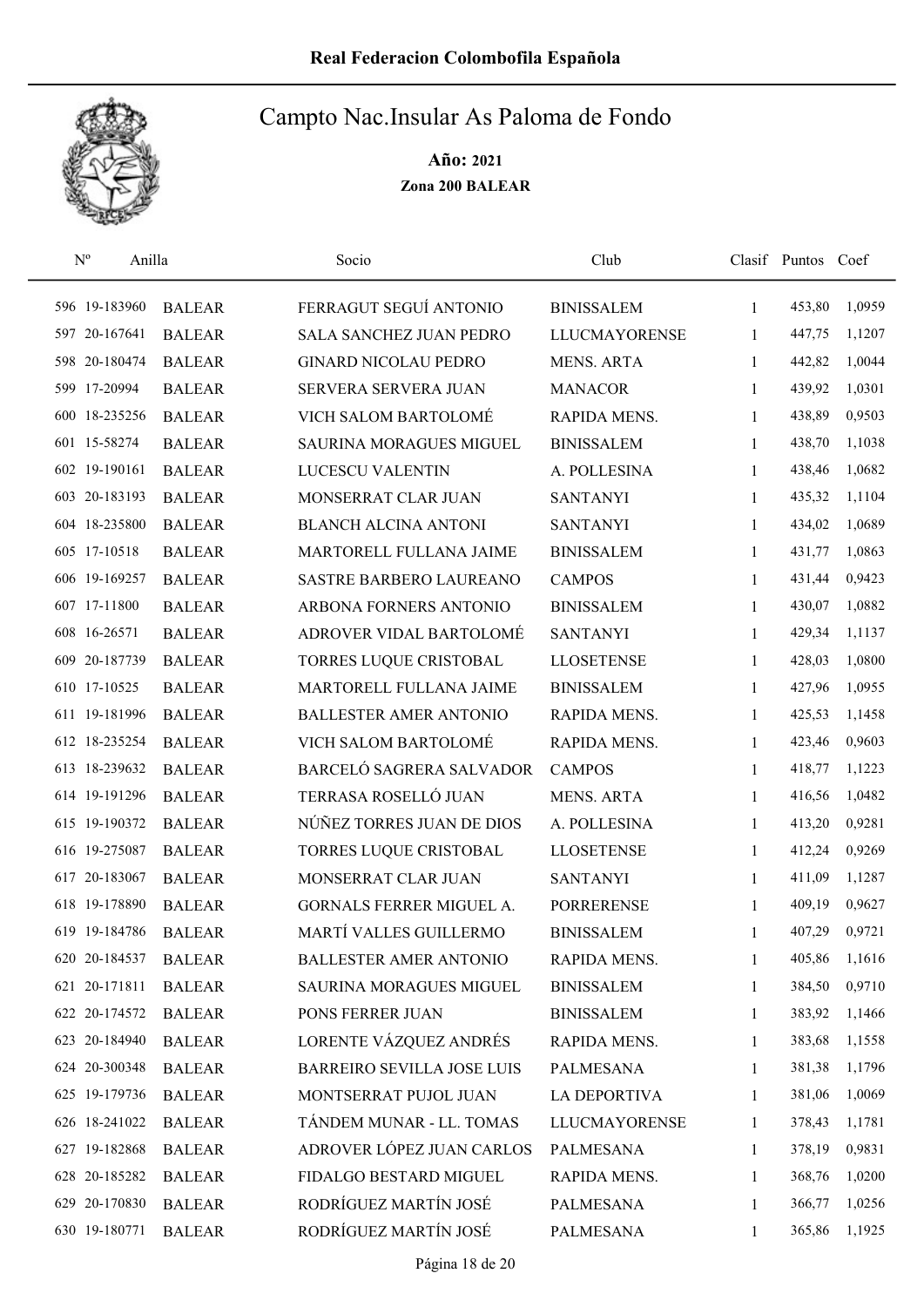

| $\mathbf{N}^{\text{o}}$ | Anilla |               | Socio                                 | Club                 |              | Clasif Puntos Coef |        |
|-------------------------|--------|---------------|---------------------------------------|----------------------|--------------|--------------------|--------|
| 631 18-259781           |        | <b>BALEAR</b> | MARTÍN VIDAL ANTONIO                  | <b>ES PILARI</b>     | $\mathbf{1}$ | 361,78             | 1,0207 |
| 632 17-6802             |        | <b>BALEAR</b> | NICOLAU NOGUERA PEDRO                 | <b>SANTANYI</b>      | 1            | 354,99             | 1,1147 |
| 633 20-170575           |        | <b>BALEAR</b> | MARTÍNEZ POZO JANSEL M.               | PALMESANA            | $\mathbf{1}$ | 350,23             | 1,2020 |
| 634 16-26740            |        | <b>BALEAR</b> | <b>BURGUERA FERRER JULIÁN</b>         | <b>SANTANYI</b>      | 1            | 335,73             | 0,9865 |
| 635 19-175233           |        | <b>BALEAR</b> | <b>SASTRE SANNA PABLO</b>             | <b>ES PILARI</b>     | 1            | 334,63             | 1,0303 |
| 636 19-187900           |        | <b>BALEAR</b> | PERELLÓ VIDAL LORENZO                 | <b>SANTANYI</b>      | 1            | 328,22             | 1,0026 |
| 637 19-169385           |        | <b>BALEAR</b> | SASTRE GONZÁLEZ ÁNGEL                 | <b>CAMPOS</b>        | 1            | 327,50             | 1,1569 |
| 638 20-164232           |        | <b>BALEAR</b> | <b>SASTRE SANNA PABLO</b>             | <b>ES PILARI</b>     | 1            | 327,17             | 1,0371 |
| 639 17-35712            |        | <b>BALEAR</b> | TAPALOAGA NELU DANIEL                 | RAPIDA MENS.         | 1            | 325,81             | 1,0369 |
| 640 18-265101           |        | <b>BALEAR</b> | MONTSERRAT PUJOL JUAN                 | <b>LA DEPORTIVA</b>  | 1            | 322,73             | 1,0480 |
| 641 19-180835           |        | <b>BALEAR</b> | SORELL SALVA GABRIEL                  | <b>ES PILARI</b>     | 1            | 320,89             | 1,0493 |
| 642 16-26770            |        | <b>BALEAR</b> | <b>BURGUERA FERRER JULIÁN</b>         | <b>SANTANYI</b>      | 1            | 316,33             | 1,1500 |
| 643 19-189117           |        | <b>BALEAR</b> | <b>BURGUERA FERRER JULIÁN</b>         | <b>SANTANYI</b>      | 1            | 314,69             | 1,1531 |
| 644 19-163853           |        | <b>BALEAR</b> | <b>DANUT PRELIPCEAN</b>               | <b>LLOSETENSE</b>    | $\mathbf{1}$ | 310,57             | 0,9850 |
| 645 18-255200           |        | <b>BALEAR</b> | TÁNDEM ABRINES CAMPOS                 | <b>LLOSETENSE</b>    | 1            | 307,62             | 1,0264 |
| 646 20-174273           |        | <b>BALEAR</b> | FERNANDEZ FERNANDEZ DAVID             | <b>BINISSALEM</b>    | 1            | 291,75             | 1,2115 |
| 647 19-183113           |        | <b>BALEAR</b> | ARBABAN GHAFOORI AMIR HESSABINISSALEM |                      | 1            | 290,47             | 1,0380 |
| 648 20-171543           |        | <b>BALEAR</b> | QUETGLAS GAMUNDI SEBASTIÁN INQUENSE   |                      | $\mathbf{1}$ | 285,17             | 1,0160 |
| 649 20-167969           |        | <b>BALEAR</b> | OLLER MOJER MIGUEL ÁNGEL              | <b>LLUCMAYORENSE</b> | $\mathbf{1}$ | 284,18             | 1,1981 |
| 650 19-179518           |        | <b>BALEAR</b> | <b>VIVES VILA TONI</b>                | <b>LA DEPORTIVA</b>  | 1            | 282,06             | 1,0534 |
| 651 15-28452            |        | <b>BALEAR</b> | LLANERAS SUREDA JAIME                 | <b>MENS. ARTA</b>    | $\mathbf{1}$ | 281,92             | 1,0958 |
| 652 17-12934            |        | <b>BALEAR</b> | <b>GINARD LLADÓ JAIME</b>             | <b>CAMPOS</b>        | 1            | 280,06             | 1,0275 |
| 653 18-233261           |        | <b>BALEAR</b> | <b>BLANCH ALCINA ANTONI</b>           | <b>SANTANYI</b>      | 1            | 277,07             | 1,0301 |
| 654 17-9650             |        | <b>BALEAR</b> | ADRÓVER FORNES CARLOS                 | <b>PALMESANA</b>     | 1            | 276,96             | 1,2180 |
| 655 17-21165            |        | <b>BALEAR</b> | CRUELLAS ROSELLÓ JULIÁN               | <b>MANACOR</b>       | 1            | 260,08             | 1,0277 |
| 656 18-226612           |        | <b>BALEAR</b> | BUÑOLA QUETGLAS PEDRO A.              | <b>INQUENSE</b>      | 1            | 253,07             | 1,0265 |
| 657 18-231266           |        | <b>BALEAR</b> | <b>SALA SANCHEZ JUAN PEDRO</b>        | <b>LLUCMAYORENSE</b> | 1            | 247,08             | 1,2052 |
| 658 19-173501           |        | <b>BALEAR</b> | BLANQUER DOMENGE GUILLERMOMANACOR     |                      | 1            | 239,65             | 1,0231 |
| 659 19-181202           |        | <b>BALEAR</b> | SALADO RODRÍGUEZ VÍCTOR               | RAPIDA MENS.         | 1            | 232,01             | 1,1001 |
| 660 19-180405           |        | <b>BALEAR</b> | ROTGER CIRER GABRIEL                  | RAPIDA MENS.         | 1            | 207,57             | 1,1130 |
| 661 18-245146           |        | <b>BALEAR</b> | ADROVER LÓPEZ JUAN CARLOS             | PALMESANA            | 1            | 201,14             | 1,1909 |
| 662 17-7592             |        | <b>BALEAR</b> | <b>BLANCH ALCINA ANTONI</b>           | <b>SANTANYI</b>      | 1            | 197,39             | 1,0496 |
| 663 19-171133           |        | <b>BALEAR</b> | LEBRÓN LINARES JOSÉ                   | <b>MANACOR</b>       | 1            | 177,13             | 1,0390 |
| 664 18-231125           |        | <b>BALEAR</b> | LORENTE VÁZQUEZ ANDRÉS                | RAPIDA MENS.         | 1            | 175,65             | 1,0904 |
| 665 17-7404             |        | <b>BALEAR</b> | PONS VIDAL DAMIÁN                     | <b>SANTANYI</b>      | 1            | 174,20             | 1,0566 |